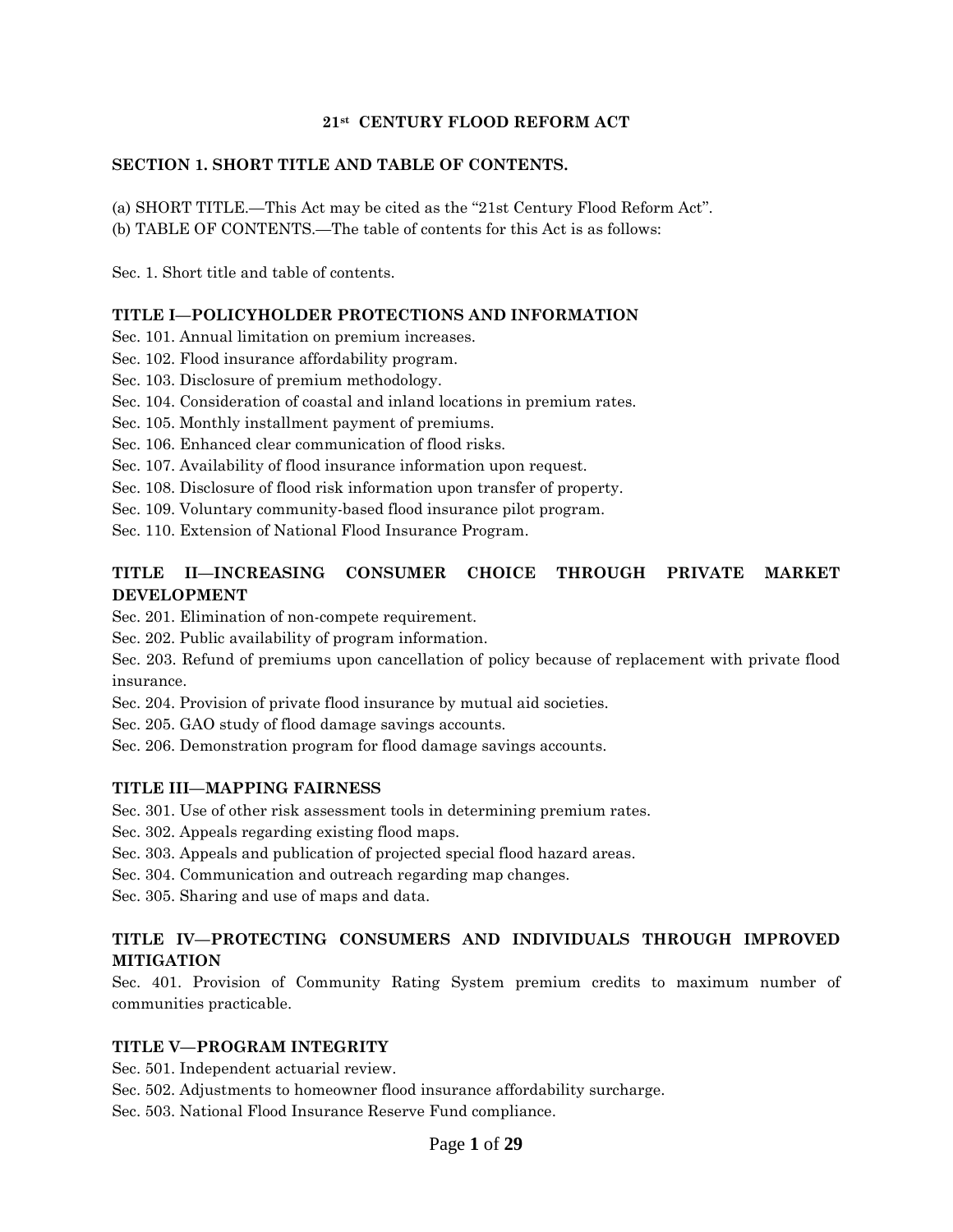Sec. 504. Designation and treatment of multiple-loss properties.

- Sec. 505. Elimination of coverage for properties with excessive lifetime claims.
- Sec. 506. Addressing tomorrow's high-risk structures today.
- Sec. 507. Pay for performance and streamlining costs and reimbursement.
- Sec. 508. Enforcement of mandatory purchase requirements.
- Sec. 509. Satisfaction of mandatory purchase requirement in States allowing all-perils policies.
- Sec. 510. Flood insurance purchase requirements.
- Sec. 511. Clarifications; deadline for approval of claims.
- Sec. 511. GAO study of simplification of National Flood Insurance Program.

### **TITLE I—POLICYHOLDER PROTECTIONS AND INFORMATION**

#### **SEC. 101. ANNUAL LIMITATION ON PREMIUM INCREASES.**

Section 1308(e) of the National Flood Insurance Act of 1968 (42 U.S.C. 4015(e)) is amended—

(1) in paragraph (1), by striking ''18 percent'' and inserting ''15 percent''; and

(2) in paragraph (2), by striking "5 percent" and inserting  $\frac{48}{3}$  percent" "6.5 percent, except that (A) during the 12-month period on the date of the enactment of the 21st Century Flood Reform Act this paragraph shall be applied by substituting '5 percent' for '6.5 percent', (B) during the 12-month period beginning upon the expiration of the period referred to in clause (A), this paragraph shall be applied by substituting '5.5 percent' for '6.5 percent', and (C) during the 12-month period beginning upon the expiration of the period referred to in clause (B), this paragraph shall be applied by substituting '6.0 percent' for '6.5 percent'.''.

#### **SEC. 102. FLOOD INSURANCE AFFORDABILITY PROGRAM.**

Chapter I of the National Flood Insurance Act of 1968 (42 U.S.C. 4011 et seq.) is amended by adding at the end the following new section:

#### **''SEC. 1326. FLOOD INSURANCE AFFORDABILITY PROGRAM.**

''(a) AUTHORITY.—The Administrator shall carry out a program under this section to provide financial assistance, through State programs carried out by participating States, for eligible lowincome households residing in eligible properties to purchase policies for flood insurance coverage made available under this title.

''(b) PARTICIPATION.—Participation in the program under this section shall be voluntary on the part of a State or consortium of States.

''(c) STATE ADMINISTRATION.—Each participating State shall delegate to a State agency or nonprofit organization the responsibilities for administrating the State's program under this section. ''(d) ELIGIBLE HOUSEHOLDS.—

''(1) IN GENERAL.—During any fiscal year, assistance under the program under this section may be provided only for a household that has an income, as determined for such fiscal year by the participating State in which such household resides, that is less than the income limitation established for such fiscal year for purposes of the State program by the participating State, except that—

''(A) assistance under the program under this section may not be provided for a household having a income that exceeds the greater of—

''(i) the amount equal to 150 percent of the poverty level for such State; or

''(ii) the amount equal to 60 percent of the median income of households residing in such State; and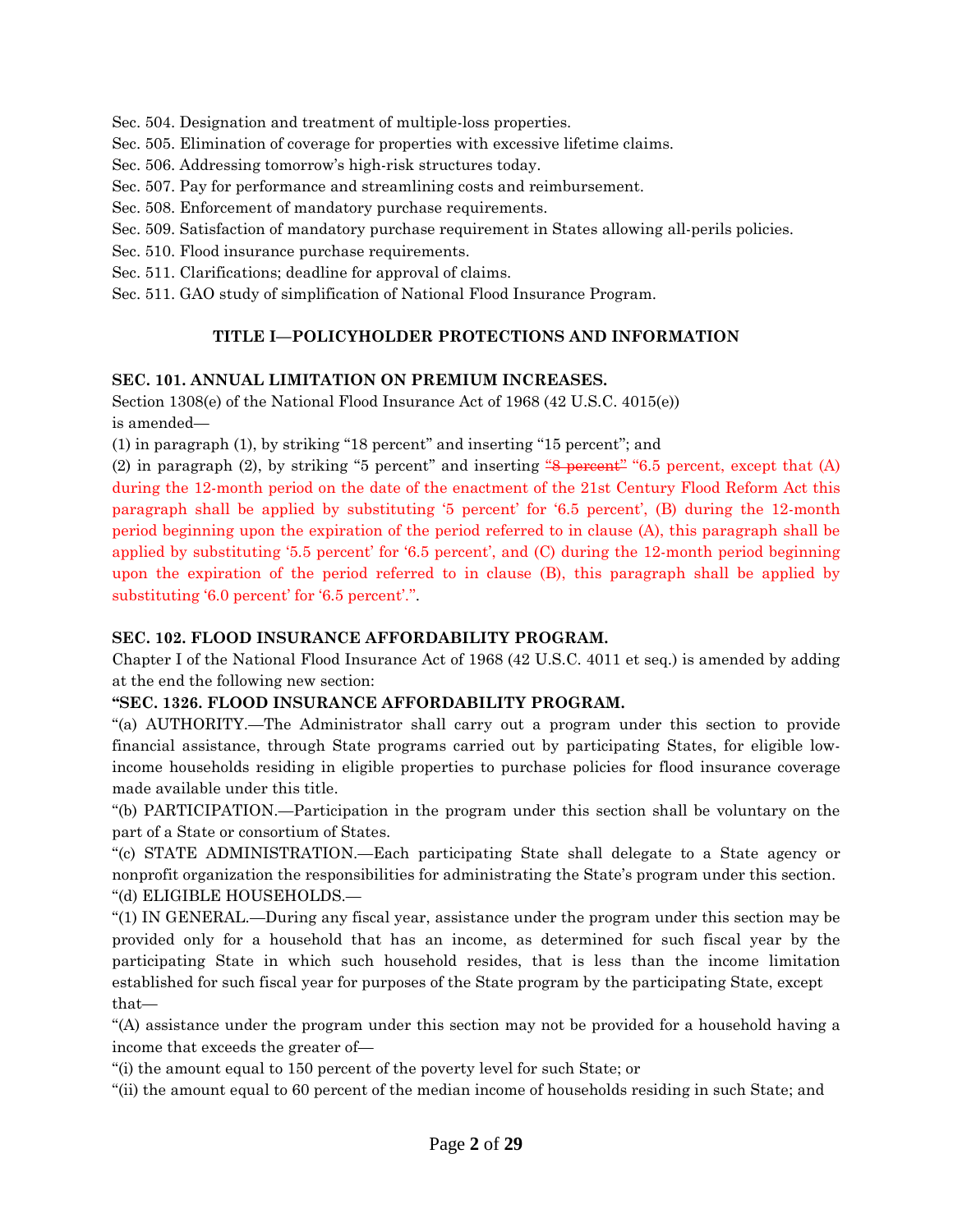''(B) a State may not exclude a household from eligibility in a fiscal year solely on the basis of household income if such income is less than 110 percent of the poverty level for the State in which such household resides.

''(2) STATE VERIFICATION OF INCOME ELIGIBILITY.—In verifying income eligibility for purposes of paragraph (1), the participating State may apply procedures and policies consistent with procedures and policies used by the State agency administering programs under part A of title IV of the Social Security Act (42 U.S.C. 601 et seq.), under title XX of the Social Security Act (42 U.S.C. 1397 et seq.), under subtitle B of title VI of the Omnibus Budget Reconciliation Act of 1981 (42 U.S.C. 9901 et seq.; relating to community services block grant program), under any other provision of law that carries out programs which were administered under the Economic Opportunity Act of 1964 (42 U.S.C. 2701 et seq.) before August 13, 1981, or under other income assistance or service programs (as determined by the State).

''(3) CERTIFICATION BY STATE OF ELIGIBILITY HOUSEHOLDS.—For each fiscal year, each participating State shall certify to the Administrator compliance of households who are to be provided assistance under the State program during such fiscal year with the income requirements under paragraph (1).

''(e) ELIGIBLE PROPERTIES.—Assistance under the program under this section may be provided only for a residential property—

''(1) that has 4 or fewer residences;

"(2) that is owned and occupied by an eligible household;

''(3) for which a base flood elevation is identified on a flood insurance rate map of the Administrator that is in effect;

''(4) for which such other information is available as the Administrator considers necessary to determine the flood risk associated with such property; and

''(5) that is located in a community that is participating in the national flood insurance program.

''(f) TYPES OF ASSISTANCE.—Under the program under this section, a participating State shall elect to provide financial assistance for eligible households in one of the following forms:

''(1) LIMITATION ON RATE INCREASES.—By establishing a limitation on the rate of increases in the amount of chargeable premiums paid by eligible households for flood insurance coverage made available under this title.

''(2) LIMITATION ON RATES.—By establishing a limitation on the amount of chargeable premiums paid by eligible households for flood insurance coverage made available under this title.

''(g) NOTIFICATION TO FEMA.—Under the program under this section, a participating State shall, on a fiscal year basis and at the time and in the manner provided by the Administrator—

''(1) identify for the Administrator the eligible households residing in the State who are to be provided assistance under the State program during such fiscal year; and

''(2) notify the Administrator of the type and levels of assistance elected under subsection (f) to be provided under the State program with respect to such eligible households residing in the State.

''(h) AMOUNT OF ASSISTANCE.—Under the program under this section, in each fiscal year the Administrator shall, notwithstanding section 1308, make flood insurance coverage available for purchase by households identified as eligible households for such fiscal year by a participating State pursuant to subsection (e) at chargeable premium rates that are discounted by an amount that is based on the type and levels of assistance elected pursuant to subsection (f) by the participating State for such fiscal year.

''(i) BILLING STATEMENT.—In the case of an eligible household for which assistance under the program under this section is provided with respect to a policy for flood insurance coverage, the annual billing statement for such policy shall include statements of the following amounts: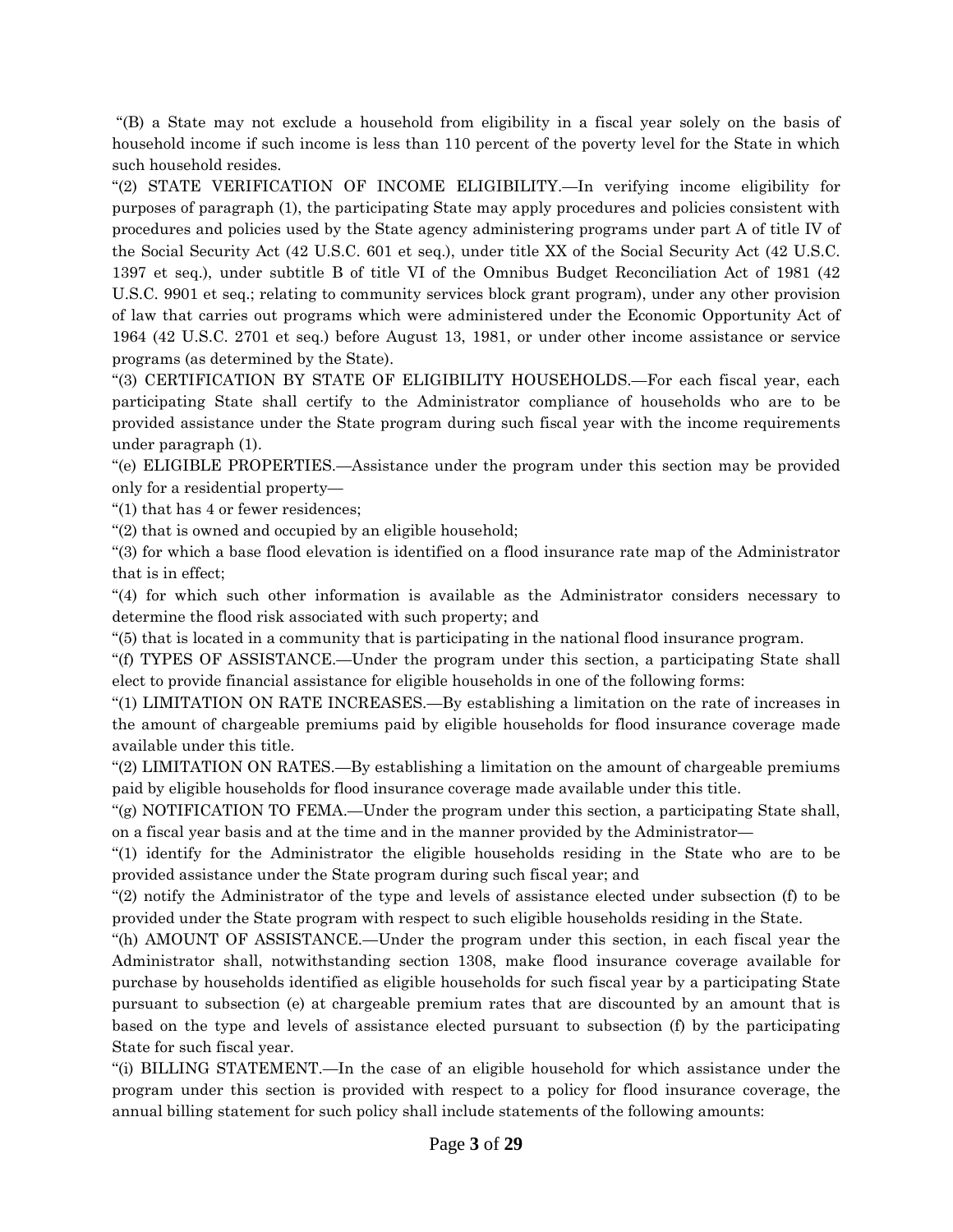"(1) The estimated risk premium rate for the property under section  $1307(a)(1)$ .

"(2) If applicable, the estimated risk premium rate for the property under section  $1307(a)(2)$ .

''(3) The chargeable risk premium rate for the property taking into consideration the discount pursuant to subsection (h).

''(4) The amount of the discount pursuant to subsection (h) for the property.

''(5) The number and dollar value of claims filed for the property, over the life of the property, under a flood insurance policy made available under the Program and the effect, under this Act, of filing any further claims under a flood insurance policy with respect to that property.

''(j) FUNDING THROUGH STATE AFFORDABILITY SURCHARGES.—

''(1) IMPOSITION AND COLLECTION.—Notwithstanding section 1308, for each fiscal year in which flood insurance coverage under this title is made available for properties in a participating State at chargeable premium rates that are discounted pursuant to subsection (f), the Administrator shall impose and collect a State affordability surcharge on each policy for flood insurance coverage for a property located in such participating State that is (A) not a residential property having 4 or fewer residences, or (B) is such a residential property but is owned by a household that is not an eligible household for purposes of such fiscal year.

"(2) AMOUNT.—The amount of the State affordability surcharge imposed during a fiscal year on each such policy for a property in a participating State shall be—

''(A) sufficient such that the aggregate amount of all such State affordability surcharges imposed on properties in such participating State during such fiscal year is equal to the aggregate amount by which all policies for flood insurance coverage under this title sold during such fiscal year for properties owned by eligible households in the participating State are discounted pursuant to subsection (f); and

''(B) the same amount for each property in the participating State being charged such a surplus.

''(k) TREATMENT OF OTHER SURCHARGES.—The provision of assistance under the program under this section with respect to any property and any limitation on premiums or premium increases pursuant to subsection (f) for the property shall not affect the applicability or amount of any surcharge under section 1308A for the property, of any increase in premiums charged for the property pursuant to section 1310A(c), or of any equivalency fee under section 1308B for the property.

''(l) DEFINITIONS.—For purposes of this section, the following definitions shall apply:

''(1) PARTICIPATING STATE.—The term 'participating State' means, with respect to a fiscal year, a State that is participating in the program under this section for such fiscal year.

''(2) ELIGIBLE HOUSEHOLD.—The term 'eligible household' means, with respect to a fiscal year and a participating State, a household that has an income that is less than the amount of the income limitation for the fiscal year established for purposes of the State program of such participating State pursuant to subsection  $(g)(1)$ .

''(3) POVERTY LEVEL.—The term 'poverty level'' means, with respect to a household in any State, the income poverty line as prescribed and revised at least annually pursuant to section 673(2) of the Community Services Block Grant Act (42 U.S.C. 9902(2)), as applicable to such State.

''(4) STATE.—The term 'State' shall include a consortium of States established for purposes of administrating the program under this section with respect to the member States of the consortium.

''(5) STATE PROGRAM.—The term 'State program' means a program carried out in compliance with this section by a participating State in conjunction with the program under this section of the Administrator.

''(m) REGULATIONS.—The Administrator shall issue such regulations as may be necessary to carry out the program under this section.''.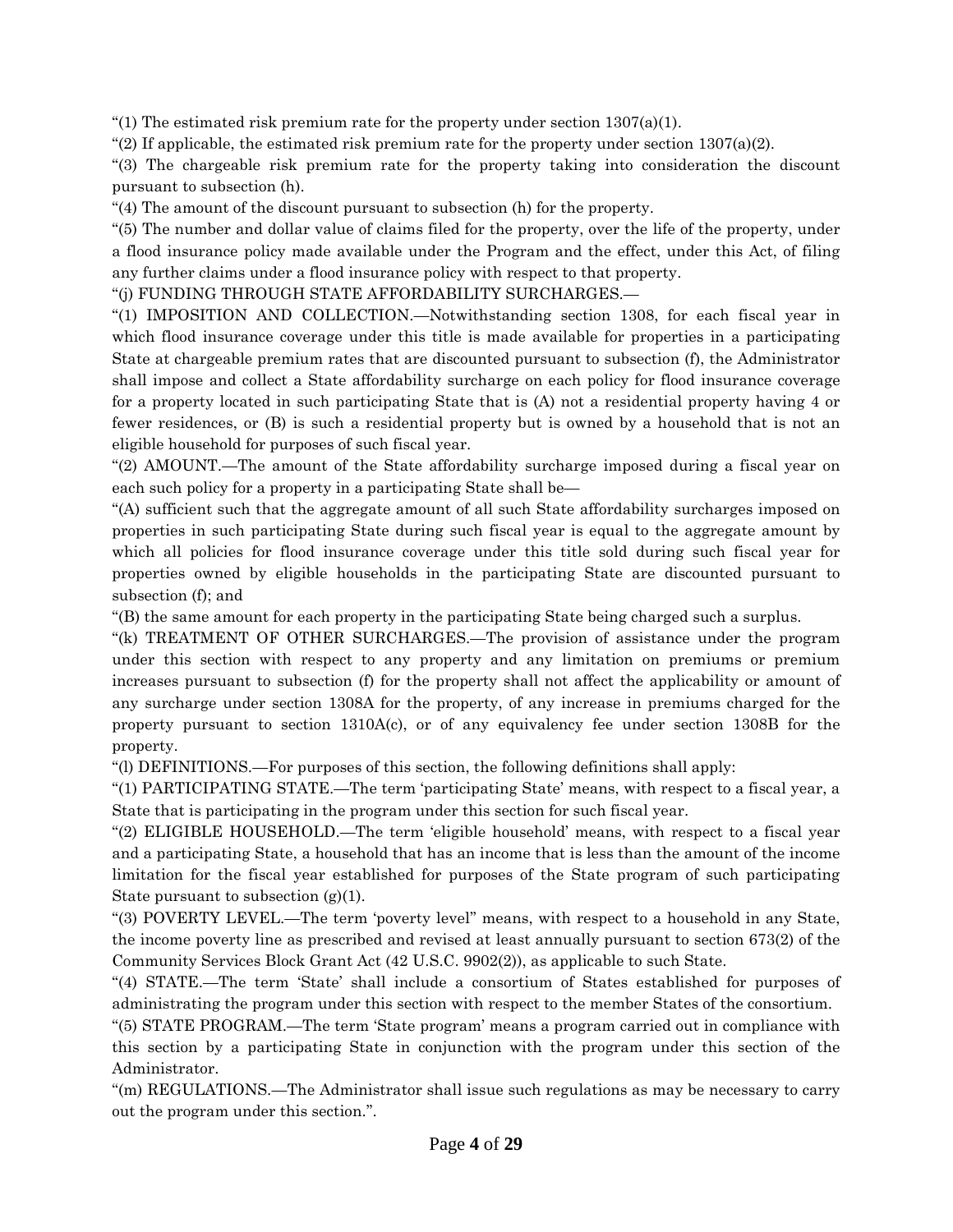### **SEC. 103. DISCLOSURE OF PREMIUM METHODOLOGY.**

Section 1308 of the National Flood Insurance Act of 1968 (42 U.S.C. 4015) is amended by adding at the end the following new subsection:

''(n) DISCLOSURE OF PREMIUM METHODOLOGY.—

''(1) DISCLOSURE.—Six months prior to the effective date of risk premium rates, the Administrator shall cause to be published in the Federal Register an explanation of the bases for, and methodology used to determine, the chargeable premium rates to be effective for flood insurance coverage under this title.

''(2) ALIGNMENT WITH INDUSTRY PRACTICES.—The disclosure required under paragraph (1) shall, to the extent practicable, be aligned with industry patterns and practices and shall include information and data recommended by the State insurance commissioners guidelines on rate filings.

''(3) PUBLIC MEETINGS.—The Administrator shall, on an annual basis, hold at least one public meeting in each of the geographical regions of the United States, as defined by the Administrator for purposes of the National Flood Insurance Program, for the purpose of explaining the methodology described in paragraph (1) and answering questions and receiving comments regarding such methodology. The Administrator shall provide notice of each such public meeting in advance, in such manner, and in using such means as are reasonably designed to notify interested parties and members of the public of the date and time, location, and purpose of such meeting, and of how to submit questions or comments.''.

## **SEC. 104. CONSIDERATION OF COASTAL AND INLAND LOCATIONS IN PREMIUM RATES.**

(a) ESTIMATES OF PREMIUM RATES.—Subparagraph (A) of section 1307(a)(1) of the National Flood Insurance Act of 1968 (42 U.S.C. 4014(a)(1)(A)) is amended—

(1) in clause (i), by striking ''and'' at the end; and

(2) by adding at the end the following new clause:

''(iii) the differences in flood risk for properties impacted by coastal flood risk and properties impacted by riverine, or inland flood risk; and''.

(b) ESTABLISHMENT OF CHARGEABLE PREMIUM RATES.—Paragraph (1) of section 1308(b) of the National Flood Insurance Act of 1968 (42 U.S.C. 4015(b)(1)) is amended by inserting ''due to differences in flood risk resulting from coastal flood hazards and riverine, or inland flood hazards and'' after ''including differences in risks''.

(c) REVISED RATES.—Not later than the expiration of the two-year period beginning on the date of the enactment of this Act, the Administrator of the Federal Emergency Management Agency shall revise risk premium rates under the National Flood Insurance Program to implement the amendments made by this section.

#### **SEC. 105. MONTHLY INSTALLMENT PAYMENT OF PREMIUMS.**

Subsection (g) of section 1308 of the National Flood Insurance Act of 1968 (42 U.S.C. 4015(g)) is amended—

(1) by striking the subsection designation and all that follows through ''With respect'' and inserting the following:

''(g) FREQUENCY OF PREMIUM COLLECTION.—

''(1) OPTIONS.—With respect''; and

(2) by adding at the end the following new paragraph:

''(2) MONTHLY INSTALLMENT PAYMENT OF PREMIUMS.—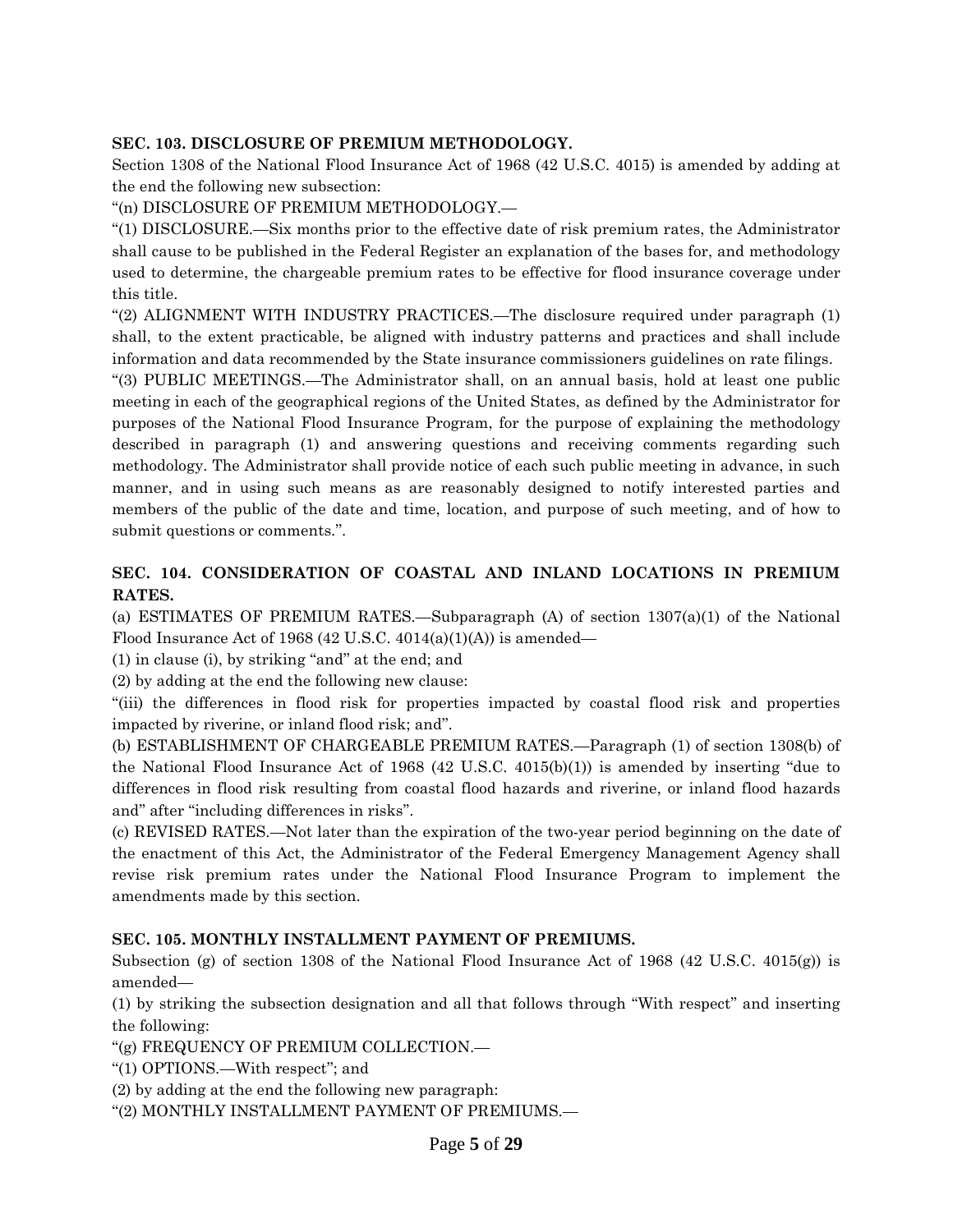''(A) EXEMPTION FROM RULEMAKING.—Until such time as the Administrator promulgates regulations implementing paragraph (1) of this subsection, the Administrator may adopt policies and procedures, notwithstanding any other provisions of law and in alignment and consistent with existing industry escrow and servicing standards, necessary to implement such paragraph without undergoing notice and comment rulemaking and without conducting regulatory analyses otherwise required by statute, regulation, or Executive order.

''(B) INSTALLMENT PLAN FEE.—The Administrator may charge policyholders choosing to pay premiums in monthly installments a fee not to exceed \$50 annually.

''(C) PILOT PROGRAM.—The Administrator may initially implement paragraph (1) of this subsection as a pilot program that provides for a gradual phase-in of implementation.''.

## **SEC. 106. ENHANCED CLEAR COMMUNICATION OF FLOOD RISKS.**

(a) IN GENERAL.—Subsection (l) of section 1308 of the National Flood Insurance Act of 1968 (42 U.S.C. 4015(l)) is amended to read as follows:

''(l) CLEAR COMMUNICATIONS.—

''(1) NEWLY ISSUED AND RENEWED POLICIES.—For all policies for flood insurance coverage under the National Flood Insurance Program that are newly issued or renewed, the Administrator shall clearly communicate to policyholders—

''(A) their full flood risk determinations, regardless of whether their premium rates are full actuarial rates; and

''(B) the number and dollar value of claims filed for the property, over the life of the property, under a flood insurance policy made available under the Program and the effect, under this Act, of filing any further claims under a flood insurance policy with respect to that property.''.

(b) EFFECTIVE DATE.—Subsection (l) of section 1308 of the National Flood Insurance Act of 1968, as added by subsection (a) of this section, shall take effect beginning upon the expiration of the 12 month period that begins on the date of the enactment of this Act. Such subsection (l), as in effect immediately before the amendment made by paragraph (1), shall apply during such 12-month period.

## **SEC. 107. AVAILABILITY OF FLOOD INSURANCE INFORMATION UPON REQUEST.**

Section 1313 of the National Flood Insurance Act of 1968 (42 U.S.C. 4020) is amended— (1) by inserting ''(a) PUBLIC INFORMATION AND DATA.—'' after ''SEC. 1313.''; and

(2) by adding at the end the following new subsection:

''(b) AVAILABILITY OF FLOOD INSURANCE INFORMATION UPON REQUEST.—Not later than 30 days after a request for such information by the current owner of a property, the Administrator shall provide to the owner any information, including historical information, available to the Administrator on flood insurance program coverage, payment of claims, and flood damages for the property at issue, and any information the Administrator has on whether the property owner may be required to purchase coverage under the National Flood Insurance Program due to previous receipt of Federal disaster assistance, including assistance provided by the Small Business Administration, the Department of Housing and Urban Development, or the Federal Emergency Management Agency, or any other type of assistance that subjects the property to the mandatory purchase requirement under section 102 of the Flood Disaster Protection Act of 1973 (42 U.S.C. 4012a).''.

## **SEC. 108. DISCLOSURE OF FLOOD RISK INFORMATION UPON TRANSFER OF PROPERTY.**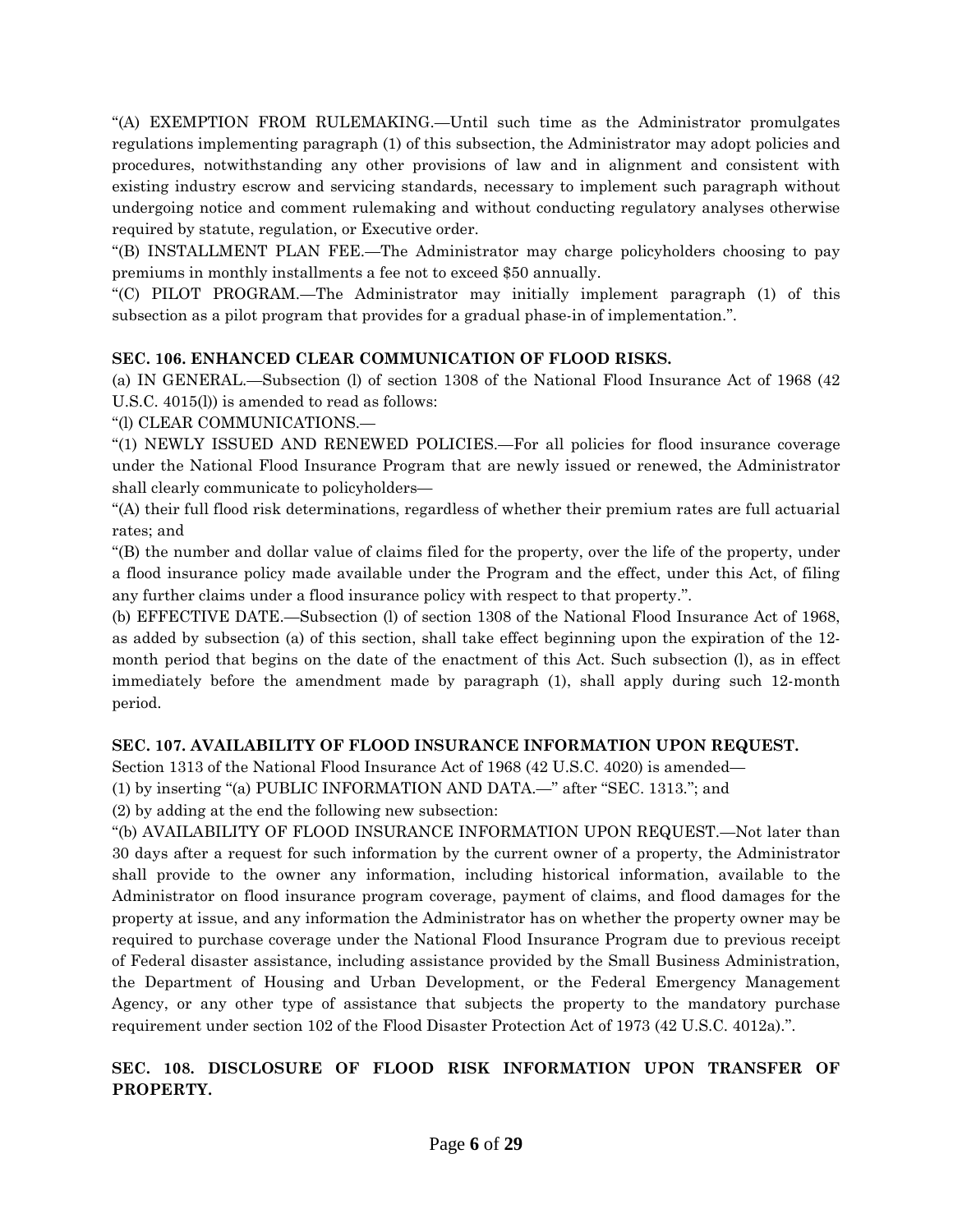(a) IN GENERAL.—Chapter 1 of the National Flood Insurance Act of 1968 (42 U.S.C. 4011 et seq.), as amended by the preceding provisions of this Act, is further amended by adding at the end the following new section:

## **''SEC. 1327. DISCLOSURE OF FLOOD RISK INFORMATION UPON TRANSFER OF PROPERTY.**

''(a) REQUIREMENT FOR PARTICIPATION IN PROGRAM.—After September 30, 2022, no new flood insurance coverage may be provided under this title for any real property located in any area (or subdivision thereof) unless an appropriate body has imposed, by statute or regulation, a duty on any seller or lessor of improved real estate located in such area to provide to any purchaser or lessee of such property a property flood hazard disclosure which the Administrator has determined meets the requirements of subsection (b).

''(b) DISCLOSURE REQUIREMENTS.—A property flood hazard disclosure for a property shall meet the requirements of this subsection only if the disclosure—

''(1) is made in writing;

''(2) discloses any actual knowledge of the seller or lessor of—

''(A) prior physical damage caused by flood to any building located on the property;

''(B) prior insurance claims for losses covered under the National Flood Insurance Program or private flood insurance with respect to such property;

''(C) any previous notification regarding the designation of the property as a repetitive loss or severe repetitive loss property; and

''(D) any Federal legal obligation to obtain and maintain flood insurance running with the property, such as any obligation due to a previous form of disaster assistance under the Robert T. Stafford Disaster Relief and Emergency Assistance Act received by any owner of the property; and

''(3) is delivered by or on behalf of the seller or lessor to the purchaser or lessee before such purchaser or lessee becomes obligated under any contract for purchase or lease of the property.''.

(b) AVAILABILITY OF FLOOD INSURANCE COVERAGE.—Subsection (c) of section 1305 of the National Flood Insurance Act of 1968 (42 U.S.C. 4012(c)) is amended—

 $(1)$  in paragraph  $(1)$ , by striking "and" at the end;

(2) in paragraph (2), by striking the period at the end and inserting ''; and''; and

(3) by adding at the end the following new paragraph:

''(3) given satisfactory assurance that by September 31, 2022, property flood hazard disclosure requirements will have been adopted for the area that meet the requirements of section 1326.''.

# **SEC. 109. VOLUNTARY COMMUNITY-BASED FLOOD INSURANCE PILOT PROGRAM.**

(a) ESTABLISHMENT.—The Administrator of the Federal Emergency Management Agency (in this section referred to as the "Administrator") may carry out a community-based flood insurance pilot program to make available, for purchase by participating communities, a single, community-wide flood insurance policy under the National Flood Insurance Program that—

(1) covers all residential and non-residential properties within the community; and

(2) satisfies, for all such properties within the community, the mandatory purchase requirements under section 102 of the Flood Disaster Protection Act of 1973 (42 U.S.C. 4012a).

(b) PARTICIPATION.—Participation by a community in the pilot program under this section shall be entirely voluntary on the part of the community.

(c) REQUIREMENTS FOR COMMUNITY-WIDE POLICIES.—The Administrator shall ensure that a community-wide flood insurance policy made available under the pilot program under this section incorporates the following requirements:

(1) A mapping requirement for properties covered by the policy.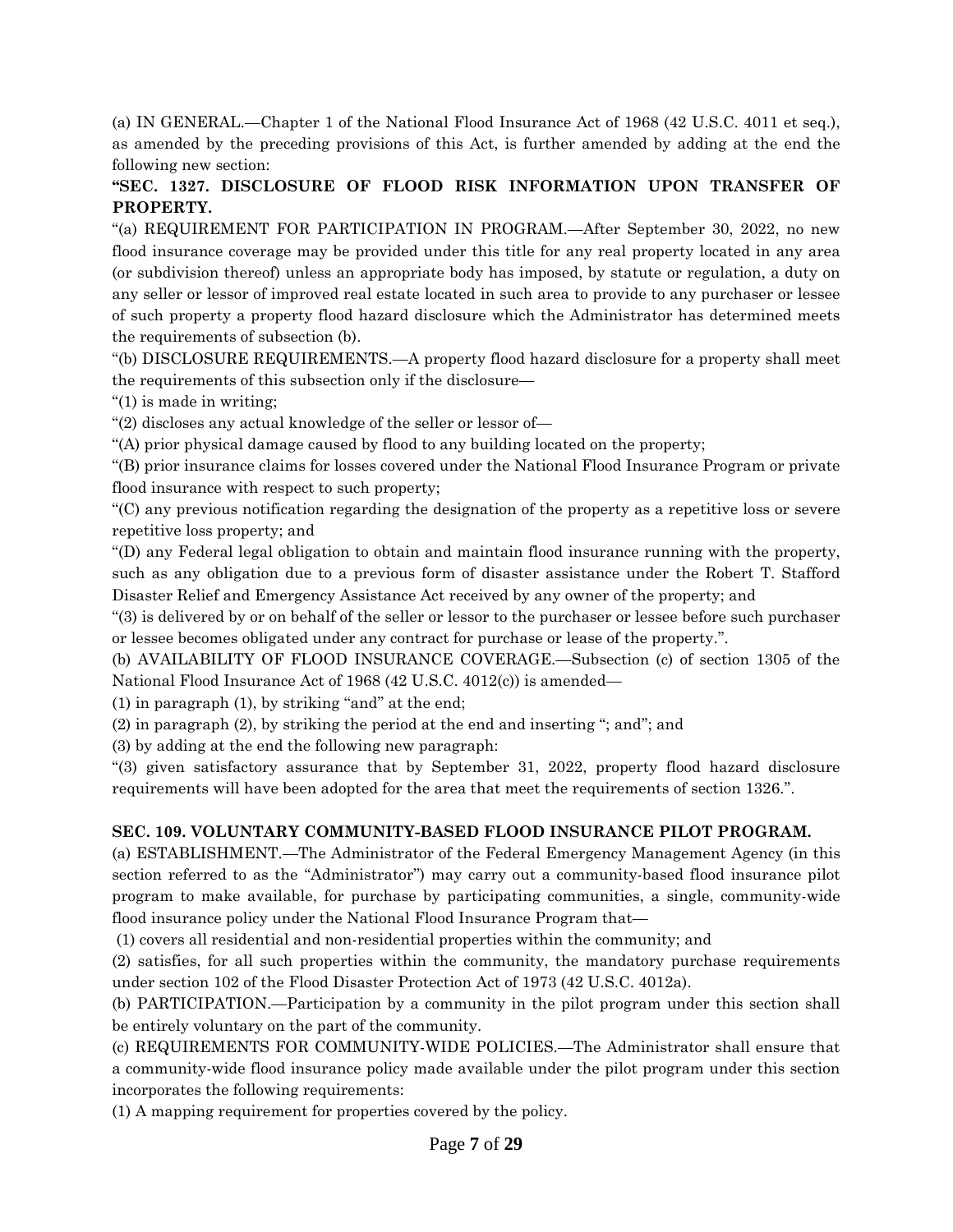(2) A cap on premiums.

(3) A deductible.

(4) Certification or accreditation of mitigation infrastructure when available and appropriate.

(5) A community audit.

(6) The Community Rating System under section 1315(b) of the National Flood Insurance Act of 1968 (42 U.S.C. 4022(b)).

(7) A method of preventing redundant claims payments by the National Flood Insurance Program in the case of a claim by an individual property owner who is covered by a community-wide flood insurance policy and an individual policy obtained through the Program.

(8) Coverage for damage arising from flooding that complies with the standards under the National Flood Insurance Program appropriate to the nature and type of property covered.

(d) TIMING.—The Administrator may establish the demonstration program under this section not later than the expiration of the 180-day period beginning on the date of the enactment of this Act and the program shall terminate on September 30, 2022.

(e) DEFINITION OF COMMUNITY.—For purposes of this section, the term ''community'' means any unit of local government, within the meaning given such term under the laws of the applicable State.

## **SEC. 110. EXTENSION OF NATIONAL FLOOD INSURANCE PROGRAM.**

(a) FINANCING.—Section 1309(a) of the National Flood Insurance Act of 1968 (42 U.S.C. 4016(a)) is amended by striking "September 30, 2017" and inserting "September 30, 2022".

(b) PROGRAM EXPIRATION.—Section 1319 of the National Flood Insurance Act of 1968 (42 U.S.C. 4026) is amended by striking ''September 30, 2017'' and inserting ''September 30, 2022''.

# **TITLE II—INCREASING CONSUMER CHOICE THROUGH PRIVATE MARKET DEVELOPMENT**

## **SEC. 201. ELIMINATION OF NON-COMPETE REQUIREMENT.**

Section 1345 of the National Flood Insurance Act of 1968 (42 U.S.C. 4081) is amended by adding at the end the following new subsection:

''(f) AUTHORITY TO PROVIDE OTHER FLOOD COVERAGE.—

''(1) IN GENERAL.—The Administrator may not, as a condition of participating in the Write Your Own Program (as such term is defined in section  $1370(a)$ ) or in otherwise participating in the utilization by the Administrator of the facilities and services of insurance companies, insurers, insurance agents and brokers, and insurance adjustment organizations pursuant to the authority in this section, nor as a condition of eligibility to engage in any other activities under the National Flood Insurance Program under this title, restrict any such company, insurer, agent, broker, or organization from offering and selling private flood insurance (as such term is defined in section 102(b)(9) of the Flood Disaster Protection Act of 1973 (42 U.S.C. 4012a(b)(9))).

''(2) FINANCIAL ASSISTANCE/SUBSIDY ARRANGEMENT.—After the date of the enactment of this subsection—

''(A) the Administrator may not include in any agreement entered into with any insurer for participation in the Write Your Own Program any provision establishing a condition prohibited by paragraph (1), including the provisions of Article XIII of the Federal Emergency Management Agency, Federal Insurance Administration, Financial Assistance/Subsidy Arrangement, as adopted pursuant to section 62.23(a) of title 44 of the Code of Federal Regulations; and

''(B) any such provision in any such agreement entered into before such date of enactment shall not have any force or effect, and the Administrator may not take any action to enforce such provision.''.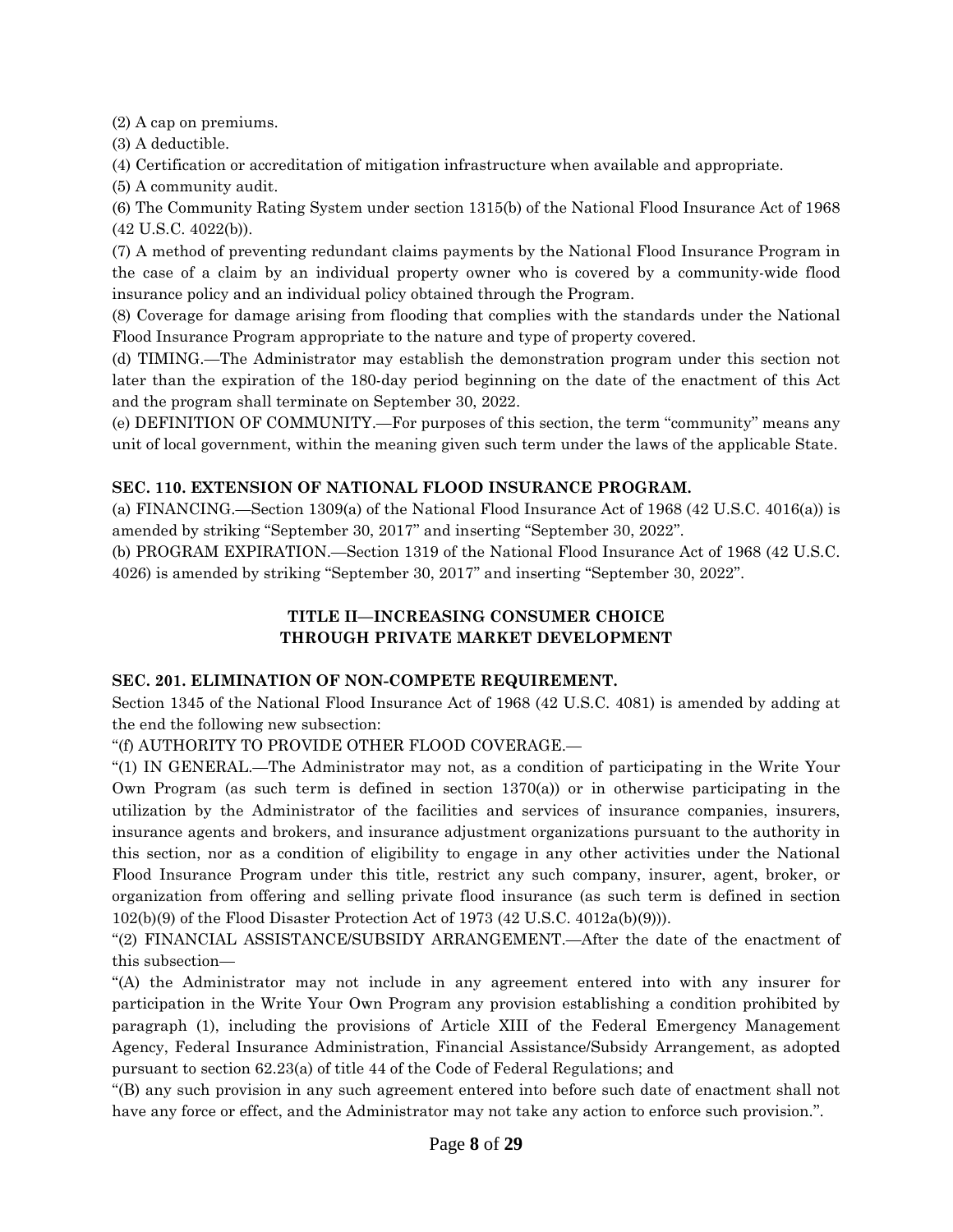### **SEC. 202. PUBLIC AVAILABILITY OF PROGRAM INFORMATION.**

Part C of chapter II of the National Flood Insurance Act of 1968 (42 U.S.C. 4081 et seq.) is amended by adding at the end the following new section:

### **''SEC. 1349. PUBLIC AVAILABILITY OF PROGRAM INFORMATION.**

''(a) FLOOD RISK INFORMATION.—

''(1) IN GENERAL.—Except as provided in paragraph (2), to facilitate the National Flood Insurance Program becoming a source of information and data for research and development of technology that better understands flooding, the risk of flooding, and the predictability of perils of flooding, the Administrator shall make publicly available all data, models, assessments, analytical tools, and other information in the possession of the Administrator relating to the National Flood Insurance Program under this title that is used in assessing flood risk or identifying and establishing flood elevations and premiums, including—

''(A) data relating to risk on individual properties and loss ratio information and other information identifying losses under the program;

''(B) current and historical policy information, limited to the amount and term only, for properties currently covered by flood insurance and for properties that are no longer covered by flood insurance; ''(C) current and historical claims information, limited to the date and amount paid only, for

properties currently covered by flood insurance and for properties that are no longer covered by flood insurance;

''(D) identification of whether a property was constructed before or after the effective date of the first flood insurance rate map for a community;

''(E) identification of properties that have been mitigated through elevation, a buyout, or any other mitigation action; and

''(F) identification of unmitigated multiple-loss properties.

''(2) OPEN SOURCE DATA SYSTEM.—In carrying out paragraph (1), the Administrator shall establish an open source data system by which all information required to be made publicly available by such subsection may be accessed by the public on an immediate basis by electronic means.

''(b) COMMUNITY INFORMATION.—Not later than the expiration of the 12-month period beginning upon the date of the enactment of this section, the Administrator shall establish and maintain a publicly searchable database that provides information about each community participating in the National Flood Insurance Program, which shall include the following information:

''(1) The status of the community's compliance with the National Flood Insurance Program, including any findings of noncompliance, the status of any enforcement actions initiated by a State or by the Administrator, and the number of days of any such continuing noncompliance.

''(2) The number of properties located in the community's special flood hazard areas that were built before the effective date of the first flood insurance rate map for the community.

''(3) The number of properties located in the community's special flood hazard areas that were built after the effective date of the first flood insurance rate map for the community.

''(4) The total number of current and historical claims located outside the community's special flood hazard areas.

''(5) The total number of multiple-loss properties in the community.

''(6) The portion of the community, stated as a percentage and in terms of square miles, that is located within special flood hazard areas.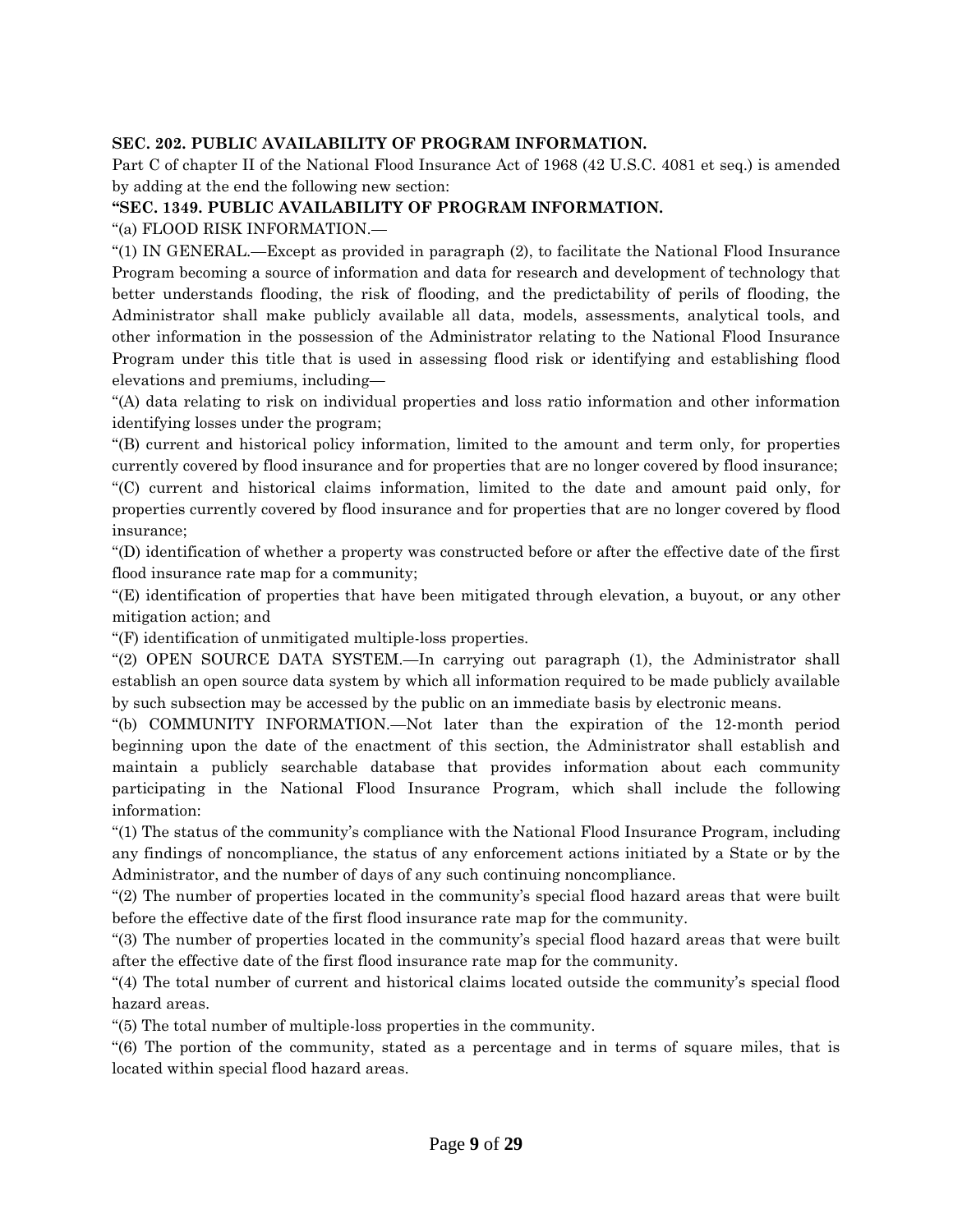''(c) IDENTIFICATION OF PROPERTIES.—The information provided pursuant to subsections (a) and (b) shall be based on data that identifies properties at the zip code or census block level, and shall include the name of the community and State in which a property is located.

''(d) PROTECTION OF PERSONALLY IDENTIFIABLE INFORMATION.—The information provided pursuant to subsections (a) and (b) shall be disclosed in a format that does not reveal individually identifiable information about property owners in accordance with the section 552a of title 5, United States Code.

''(e) DEFINITION OF LOSS RATIO.—For purposes of this section, the term 'loss ratio' means, with respect to the National Flood Insurance Program, the ratio of the amount of claims paid under the Program to the amount of premiums paid under the Program.''.

## **SEC. 203. REFUND OF PREMIUMS UPON CANCELLATION OF POLICY BECAUSE OF REPLACEMENT WITH PRIVATE FLOOD INSURANCE.**

Section 1306 of the National Flood Insurance Act of 1968 (42 U.S.C. 4013) is amended by adding at the end the following new subsection:

''(e) REFUND OF UNEARNED PREMIUMS FOR POLICIES CANCELED BECAUSE OF REPLACEMENT WITH PRIVATE FLOOD INSURANCE.—

''(1) REQUIRED REFUND.—Subject to subsection (c), if at any time an insured under a policy for flood insurance coverage for a property that is made available under this title cancels such policy because other duplicate flood insurance coverage for the same property has been obtained from a source other than the National Flood Insurance Program under this title, the Administrator shall refund to the former insured a portion of the premiums paid for the coverage made available under this title, as determined consistent with industry practice according to the portion of the term of the policy that such coverage was in effect, but only if a copy of declarations page of the new policy obtained from a source other than the program under this title is provided to the Administrator.

''(2) EFFECTIVE DATE OF CANCELLATION.—For purposes of this subsection, a cancellation of a policy for coverage made available under the national flood insurance program under this title, for the reason specified in paragraph (1), shall be effective—

''(A) on the effective date of the new policy obtained from a source other than the program under this title, if the request for such cancellation was received by the Administrator before the expiration of the 6-month period beginning on the effective date of the new policy; or

''(B) on the date of the receipt by the Administrator of the request for cancellation, if the request for such cancellation was received by the Administrator after the expiration of the 6-month period beginning on the effective date of the new policy.

''(3) PROHIBITION OF REFUNDS FOR PROPERTIES RECEIVING INCREASED COST OF COMPLIANCE CLAIMS.—No premium amounts paid for coverage made available under this title may be refunded pursuant to this subsection—

''(A) with respect to coverage for any property for which measures have been implemented using amounts received pursuant to a claim under increased cost of compliance coverage made available pursuant to section 1304(b); or

''(B) if a claim has been paid or is pending under the policy term for which the refund is sought.''.

## **SEC. 204. PROVISION OF PRIVATE FLOOD INSURANCE BY MUTUAL AID SOCIETIES.**

Paragraph (7) of section 102(b) of the Flood Disaster Protection Act of 1973 (42 U.S.C. 4012a(c)) is amended to read as follows:

''(7) DEFINITIONS.—In this section: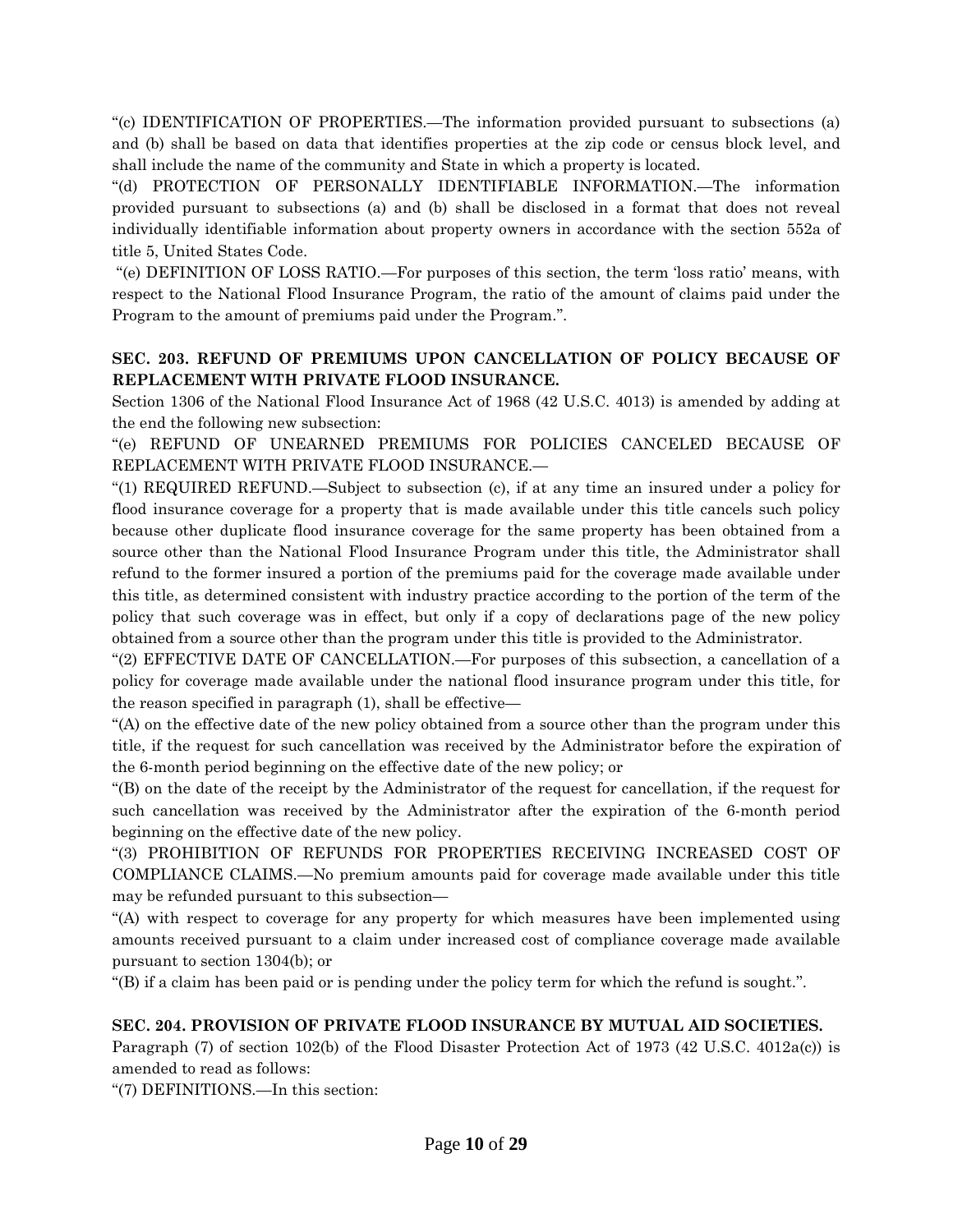''(A) FEDERAL FLOOD INSURANCE.—The term 'Federal flood insurance' means an insurance policy made available under the National Flood Insurance Act of 1968 (42 U.S.C. 4001 et seq.).

''(B) FLOOD INSURANCE.—The term 'flood insurance' means—

''(i) Federal flood insurance; and

''(ii) private flood insurance.

''(C) MUTUAL AID SOCIETY.—The term 'mutual aid society' means an organization—

''(i) the members of which—

''(I) share a common set of ethical or religious beliefs; and

''(II) in accordance with the beliefs described in subclause (I), agree to cover expenses arising from damage to property of the members of the organization, including damage caused by flooding; and

''(ii) that has a demonstrated history of fulfilling the terms of agreements to cover expenses arising from damage to property of the members of the organization caused by flooding.

''(D) PRIVATE FLOOD INSURANCE.—The term 'private flood insurance' means—

''(i) an insurance policy that—

''(I) is issued by an insurance company that is—

''(aa) licensed, admitted, or otherwise approved to engage in the business of insurance in the State in which the insured building is located, by the insurance regulator of that State; or

''(bb) eligible as a nonadmitted insurer to provide insurance in the home State of the insured, in accordance with sections 521 through 527 of the Nonadmitted and Reinsurance Reform Act of 2010 (15 U.S.C. 8201 through 8206);

''(II) is issued by an insurance company that is not otherwise disapproved as a surplus lines insurer by the insurance regulator of the State in which the property to be insured is located; and

''(III) provides flood insurance coverage that complies with the laws and regulations of that State; or

''(ii) an agreement with a mutual aid society for such society to cover expenses arising from damage to property of the members of such society caused by flooding, unless the State in which the property to be insured is located has—

''(I) determined that the specific mutual aid society may not provide such coverage or provide such coverage in such manner; or

''(II) specifically provided through law or regulation that mutual aid societies may not provide such coverage or provide such coverage in such manner.

''(E) STATE.—The term 'State' means any State of the United States, the District of Columbia, the Commonwealth of Puerto Rico, Guam, the Northern Mariana Islands, the Virgin Islands, and American Samoa.''.

#### **SEC. 205. GAO STUDY OF FLOOD DAMAGE SAVINGS ACCOUNTS.**

(a) IN GENERAL.—The Comptroller General of the United States shall conduct a study to analyze the feasibility and effectiveness, and problems involved, in reducing flood insurance premiums and eliminating the need for purchase of flood insurance coverage by authorizing owners of residential properties to establish flood damage savings accounts described in subsection (b) in lieu of complying with the mandatory requirements under section 102 of the Flood Disaster Protection Act of 1973 (42) U.S.C. 4012a) to purchase flood insurance for such properties.

(b) FLOOD DAMAGE SAVINGS ACCOUNT.—A flood damage savings account described in this subsection is a savings account—

(1) that would be established by an owner of residential property with respect to such property in accordance with requirements established by the Administrator of the Federal Emergency Management Agency; and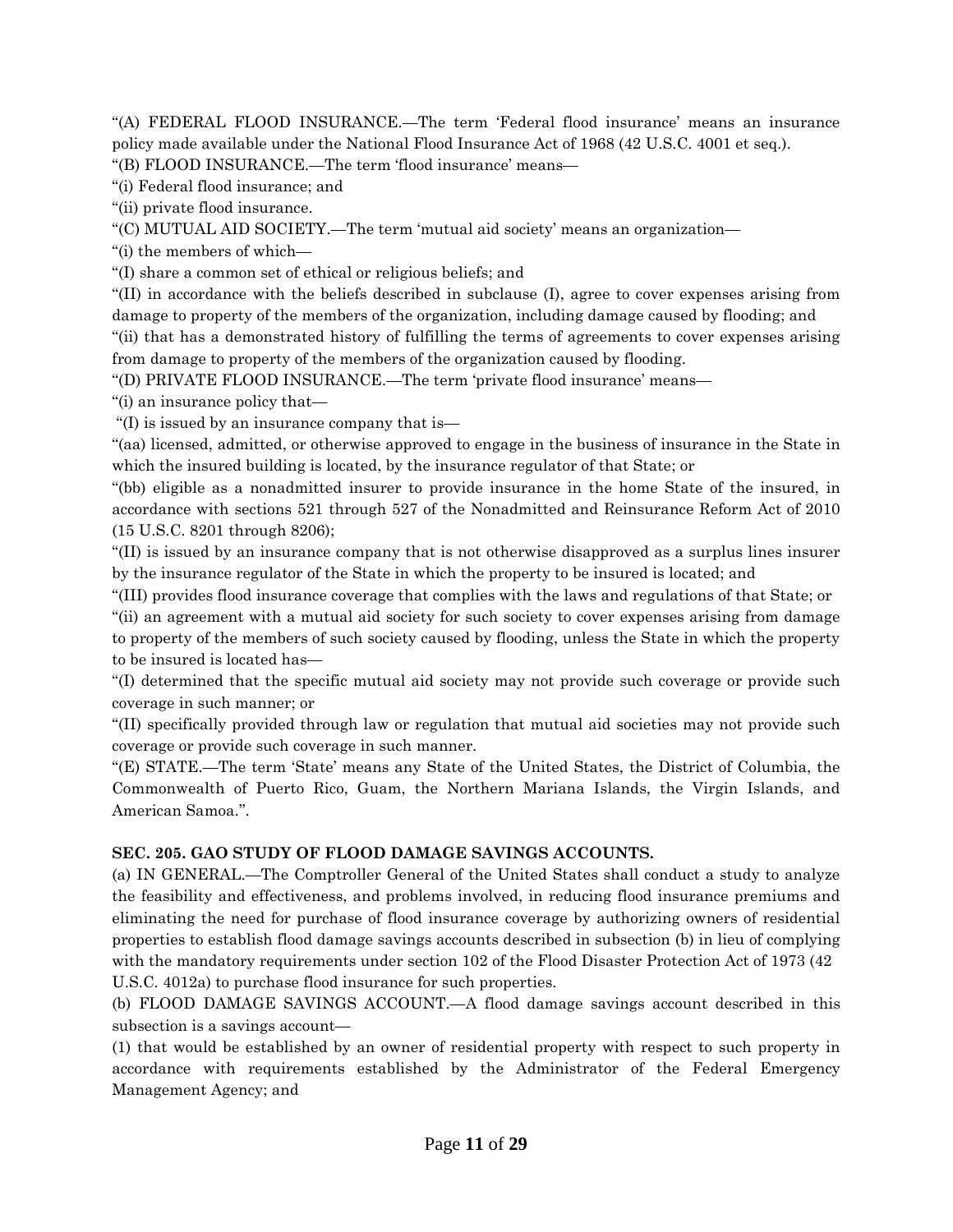(2) the proceeds of which would be available for use only to cover losses to such properties resulting from flooding, pursuant to adjustment of a claim for such losses in the same manner and according to the same procedures as apply to claims for losses under flood insurance coverage made available under the National Flood Insurance Act of 1968.

(c) ISSUES.—Such study shall include an analysis of, and recommendation regarding, each of the following issues:

(1) Whether authorizing the establishment of such flood damage savings accounts would be effective and efficient in reducing flood insurance premiums, eliminating the need for purchase of flood insurance coverage made available under the National Flood Insurance Program, and reducing risks to the financial safety and soundness of the National Flood Insurance Fund.

(2) Possible options for structuring such flood damage savings accounts, including—

(A) what types of institutions could hold such accounts and the benefits and problems with each such type of institution;

(B) considerations affecting the amounts required to be held in such accounts; and

(C) options regarding considerations the conditions under which such an account may be terminated.

(3) The feasibility and effectiveness, and problems involved in, authorizing the Administrator of the Federal Emergency Management Agency to make secondary flood insurance coverage available under the National Flood Insurance Program to cover the portion of flood losses or damages to properties for which such flood damage savings accounts have been established that exceed the amounts held in such accounts.

(4) The benefits and problems involved in authorizing the establishment of such accounts for nonresidential properties.

(d) REPORT.—Not later than the expiration of the 12-month period beginning on the date of the enactment of this Act, the Comptroller General shall submit a report to the Committee on Financial Services of the House of Representatives, the Committee on Banking, Housing, and Urban Affairs of the Senate, and the Administrator that sets forth the analysis, conclusions, and recommendations resulting from the study under this section. Such report shall identify elements that should be taken into consideration by the Administrator in designing and carrying out the demonstration program under section 205.

## **SEC. 206. DEMONSTRATION PROGRAM FOR FLOOD DAMAGE SAVINGS ACCOUNTS.**

(a) PLAN.—If the Comptroller General of the United States concludes in the report required under section 205 that a demonstration program under this section is feasible and should be considered, then the Administrator of the Federal Emergency Management Agency shall, not later than the expiration of the 12-month period beginning upon the submission of the report under section 205(d), submit to the Committee on Financial Services of the House of Representatives and the Committee on Banking, Housing, and Urban Affairs of the Senate a plan and guidelines for a demonstration program, to be carried out by the Administrator, to demonstrate the feasibility and effectiveness of authorizing the establishment of flood damage savings accounts, taking into consideration the analysis, conclusions, and recommendations included in such report.

(b) AUTHORITY.—The Administrator of the Federal Emergency Management Agency shall carry out a program to demonstrate the feasibility and effectiveness of authorizing the establishment of flood damage savings accounts in the manner provided in plan and guidelines for the demonstration program submitted pursuant to subsection (a).

(c) SCOPE.—The demonstration program under this section shall provide for the establishment of flood damage savings accounts with respect to not more than 5 percent of the residential properties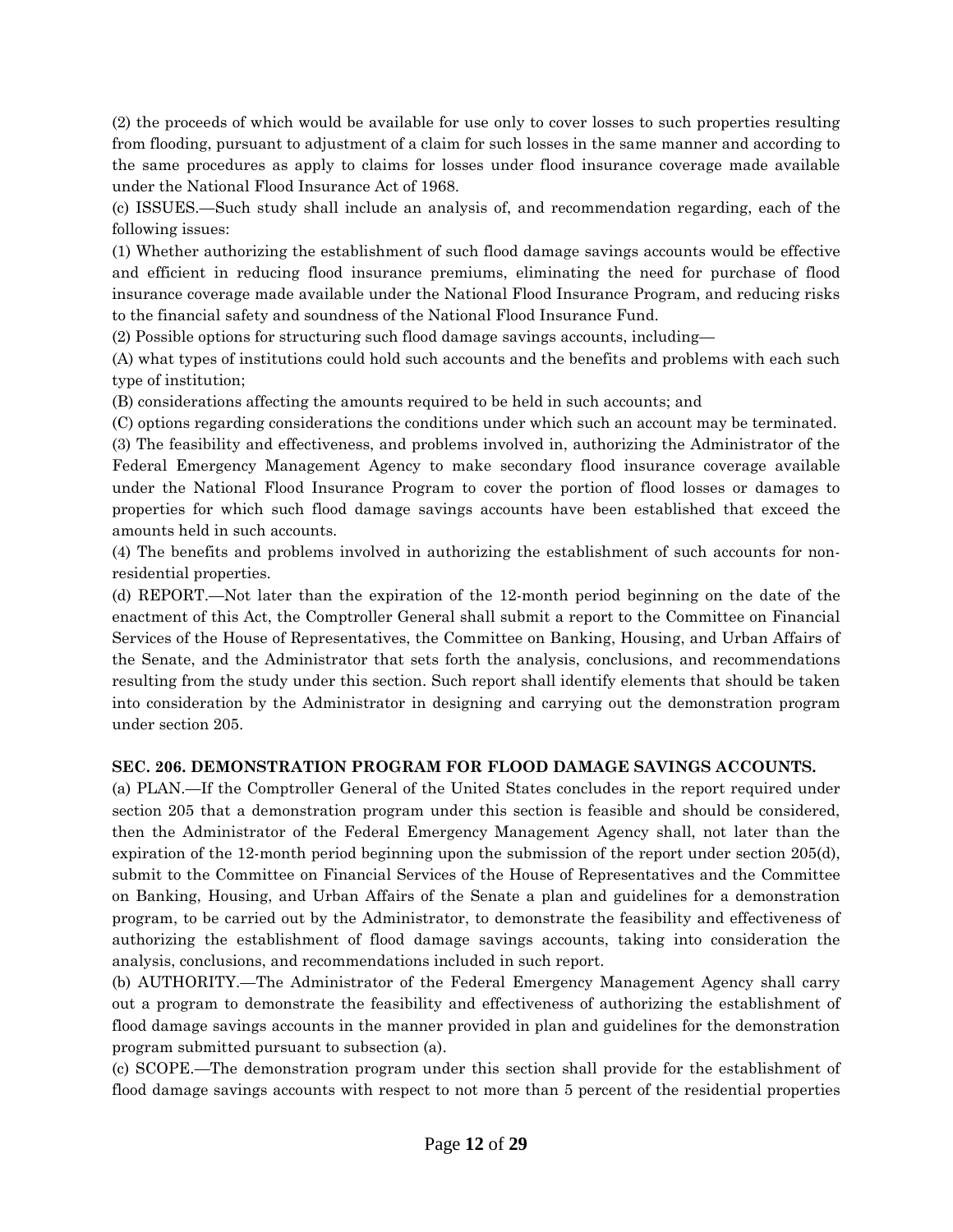that have 4 or fewer residences and that are covered by flood insurance coverage made available under the National Flood Insurance Program.

(d) TIMING.—The Administrator shall commence the demonstration program under this section not later than the expiration of the 12-month period beginning upon the submission of the plan and guidelines for the demonstration pursuant to subsection (a).

(e) GEOGRAPHICAL DIVERSITY.—The Administrator shall ensure that properties for which flood damage savings accounts are established under the demonstration are located in diverse geographical areas throughout the United States.

(f) REPORT.—Upon the expiration of the 2-year period beginning upon the date of the commencement of the demonstration program under this section, the Administrator shall submit a report to the Committee on Financial Services of the House of Representatives and the Committee on Banking, Housing, and Urban Affairs of the Senate describing and assessing the demonstration, and setting forth conclusions and recommendations regarding continuing and expanding the demonstration.

(g) FEASIBILITY.—The Administrator shall implement this section only after determining that implementation is supported by the Comptroller's conclusions and recommendations contained in the report required under section 205.

## **TITLE III—MAPPING FAIRNESS**

## **SEC. 301. USE OF OTHER RISK ASSESSMENT TOOLS IN DETERMINING PREMIUM RATES.**

(a) ESTIMATES OF PREMIUM RATES.—Subparagraph (A) of section 1307(a)(1) of the National Flood Insurance Act of 1968 (42 U.S.C. 4014(a)(1)(A)) is amended—

 $(1)$  in clause  $(ii)$ , by striking "and" at the end; and

(2) by adding at the end the following new clause:

''(iv) both the risk identified by the applicable flood insurance rate maps and by other risk assessment data and tools, including risk assessment models and scores from appropriate sources; and''.

(b) ESTABLISHMENT OF CHARGEABLE PREMIUM RATES.—Paragraph (1) of section 1308(b) of the National Flood Insurance Act of 1968 (42 U.S.C. 4015(b)(1)) is amended by inserting before the semicolon at the end the following: '', taking into account both the risk identified by the applicable flood insurance rate maps and by other risk assessment data and tools, including risk assessment models and scores from appropriate sources''.

(c) EFFECTIVE DATE AND REGULATIONS.—

(1) EFFECTIVE DATE.—The amendments made by subsections (a) and (b) shall be made, and shall take effect, upon the expiration of the 36-month period beginning on the date of the enactment of this Act.

(2) REGULATIONS.—The Administrator of the Federal Emergency Management Agency shall issue regulations necessary to implement the amendments made by subsections (a) and (b), which shall identify risk assessment data and tools to be used in identifying flood risk and appropriate sources for risk assessment models and scores to be so used. Such regulations shall be issued not later than the expiration of the 36-month period beginning on the date of the enactment of this Act and shall take effect upon the expiration of such period.

#### **SEC. 302. APPEALS REGARDING EXISTING FLOOD MAPS.**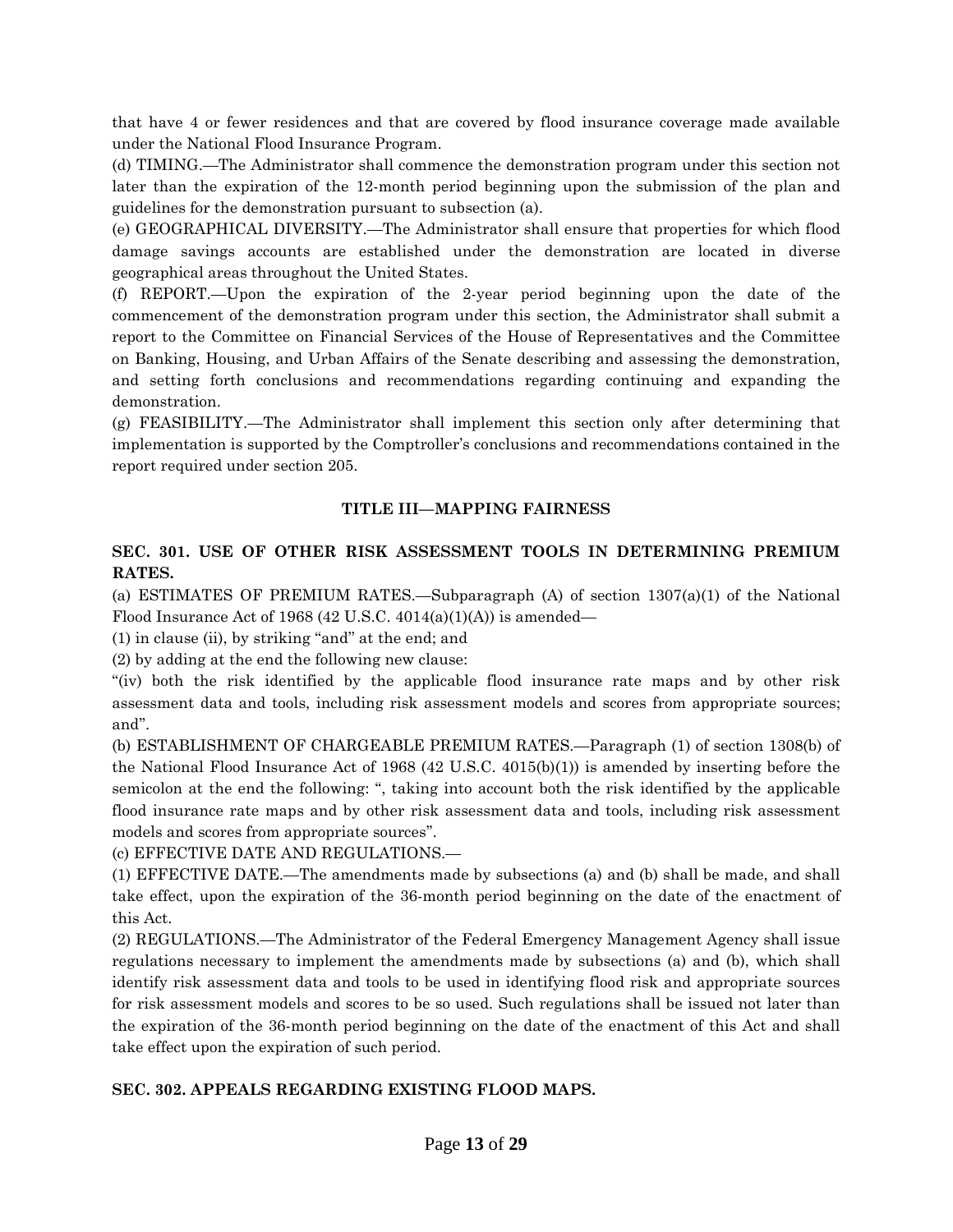(a) IN GENERAL.—Section 1360 of the National Flood Insurance Act of 1968 (42 U.S.C. 4101) is amended by adding at the end the following new subsection:

''(k) APPEALS OF EXISTING MAPS.—

''(1) RIGHT TO APPEAL.—Subject to paragraph (6), a State or local government, or the owner or lessee of real property, who has made a formal request to the Administrator to update a flood map that the Administrator has denied may at any time appeal such a denial as provided in this subsection.

''(2) BASIS FOR APPEAL.—The basis for appeal under this subsection shall be the possession of knowledge or information that—

''(A) the base flood elevation level or designation of any aspect of a flood map is scientifically or technically inaccurate; or

''(B) factors exist that mitigate the risk of flooding, including ditches, banks, walls, vegetation, levees, lakes, dams, reservoirs, basin, retention ponds, and other natural or manmade topographical features.

''(3) APPEALS PROCESS.—

''(A) ADMINISTRATIVE ADJUDICATION.—An appeal under this subsection shall be determined by a final adjudication on the record, and after opportunity for an administrative hearing.

''(B) RIGHTS UPON ADVERSE DECISION.—If an appeal pursuant to subparagraph (A) does not result in a decision in favor of the State, local government, owner, or lessee, such party may appeal the adverse decision to the Scientific Resolution Panel provided for in section 1363A, which shall recommend a non-binding decision to the Administrator.

''(4) RELIEF.—

''(A) WHOLLY SUCCESSFUL APPEALS.—In the case of a successful appeal resulting in a policyholder's property being removed from a special flood hazard area, such policyholder may cancel the policy at any time within the current policy year, and the Administrator shall provide such policyholder a refund in the amount of any premiums paid for such policy year, plus any premiums paid for flood insurance coverage that the policyholder was required to purchase or maintain during the 2-year period preceding such policy year.

''(B) PARTIALLY SUCCESSFUL APPEALS.—In the case of any appeal in which mitigating factors were determined to have reduced, but not eliminated, the risk of flooding, the Administrator shall reduce the amount of flood insurance coverage required to be maintained for the property concerned by the ratio of the successful portion of the appeal as compared to the entire appeal. The Administrator shall refund to the policyholder any payments made in excess of the amount necessary for such new coverage amount, effective from the time when the mitigating factor was created or the beginning of the second policy year preceding the determination of the appeal, whichever occurred later.

''(C) ADDITIONAL RELIEF.—The Administrator may provide additional refunds in excess of the amounts specified in subparagraphs (A) and (B) if the Administrator determines that such additional amounts are warranted.

''(5) RECOVERY OF COSTS.—When, incident to any appeal which is successful in whole or part regarding the designation of the base flood elevation or any aspect of the flood map, including elevation or designation of a special flood hazard area, the community, or the owner or lessee of real property, as the case may be, incurs expense in connection with the appeal, including services provided by surveyors, engineers, and scientific experts, the Administrator shall reimburse such individual or community for reasonable expenses to an extent measured by the ratio of the successful portion of the appeal as compared to the entire appeal, but not including legal services, in the effecting of an appeal based on a scientific or technical error on the part of the Federal Emergency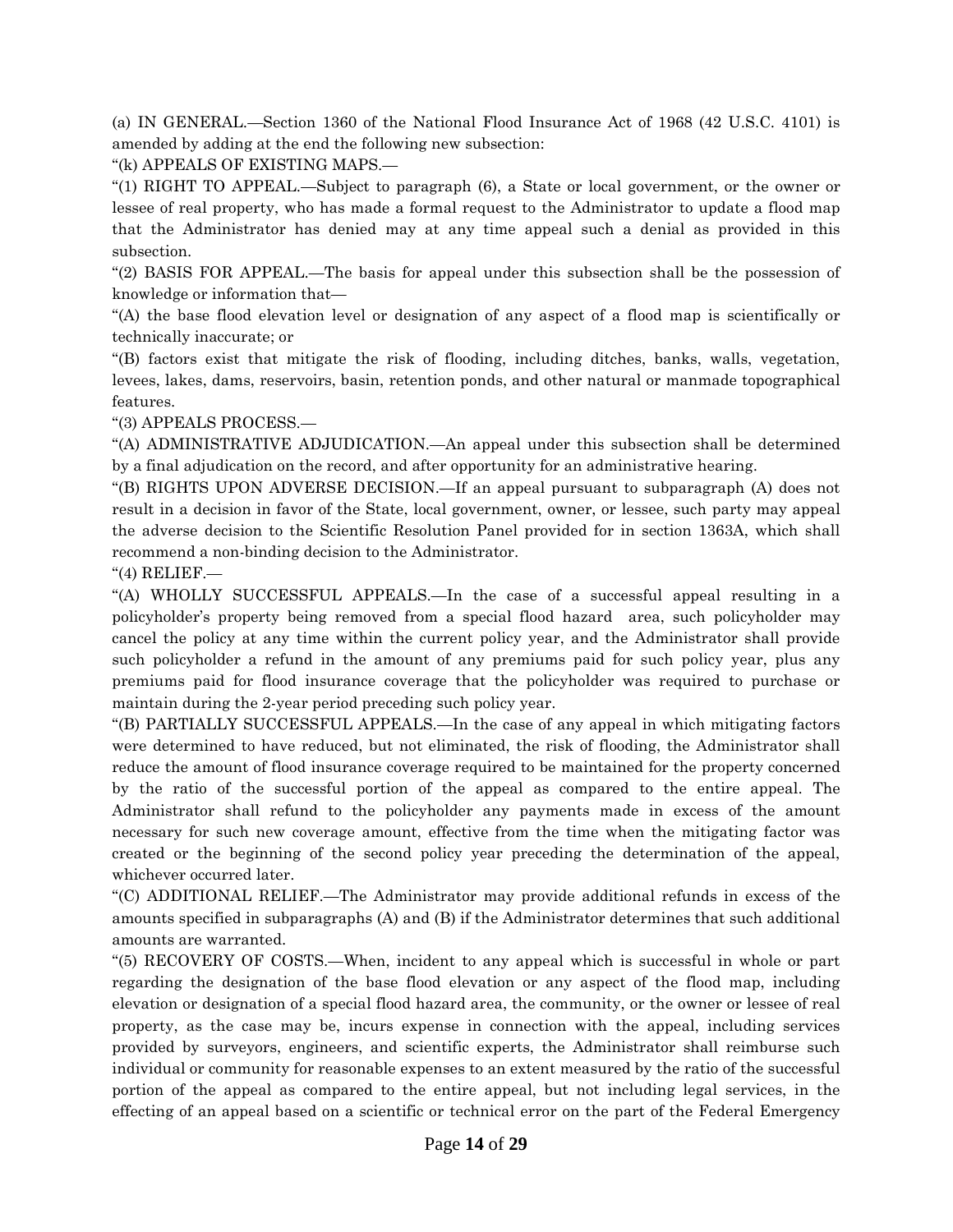Management Agency. No reimbursement shall be made by the Administrator in respect to any fee or expense payment, the payment of which was agreed to be contingent upon the result of the appeal. The Administrator may use such amounts from the National Flood Insurance Fund established under section 1310 as may be necessary to carry out this paragraph.

''(6) INAPPLICABILITY TO COMMUNITY FLOOD MAPS.—This subsection shall not apply with respect to any flood map that is in effect pursuant to certification under the standards, guidelines, and procedures established pursuant to section 100215(m)(1)(B) of the Biggert-Waters Flood Insurance Reform Act of 2012 (42 U.S.C. 4101a(m)(1)(B)).

''(7) GUIDANCE.—The Administrator shall issue guidance to implement this subsection, which shall not be subject to the notice and comment requirements under section 553 of title 5, United States Code.''.

(b) DEADLINE.—The Administrator of the Federal Emergency Management Agency shall issue the guidance referred to section  $1360(k)(7)$  of the National Flood Insurance Act of 1968 (42 U.S.C.  $4101(k)(7)$ , as added by the amendment made by subsection (a) of this section, not later than the expiration of the 6-month period beginning on the date of the enactment of this Act.

# **SEC. 303. APPEALS AND PUBLICATION OF PROJECTED SPECIAL FLOOD HAZARD AREAS.**

(a) APPEALS.—Section 1363 of the National Flood Insurance Act of 1968 (42 U.S.C. 4104) is amended—

(1) in subsection (b), by striking the second sentence and inserting the following:

"Any owner or lessee of real property within the community who believes the owner's or lessee's rights to be adversely affected by the Administrator's proposed determination may appeal such determination to the local government no later than 90 days after the date of the second publication.'';

(2) in subsection (d), by striking ''subsection (e)'' and inserting ''subsection (f)'';

(3) by redesignating subsections (e), (f), and (g) as subsections (f), (g), and (h), respectively; and

(4) by inserting after subsection (d) the following new subsection:

''(e) DETERMINATION BY ADMINISTRATOR IN THE ABSENCE OF APPEALS.—If the Administrator has not received any appeals, upon expiration of the 90-day appeal period established under subsection (b) of this section the Administrator's proposed determination shall become final. The community shall be given a reasonable time after the Administrator's final determination in which to adopt local land use and control measures consistent with the Administrator's determination.''.

(b) PUBLICATION.—Subsection (a) of section 1363 of the National Flood Insurance Act of 1968 (42 U.S.C. 4104(a)) is amended by striking "in the Federal Register".

(c) INAPPLICABILITY TO PRIVATE AND COMMUNITY FLOOD MAPS.—Section 1363 of the National Flood Insurance Act of 1968 (42 U.S.C. 4104), as amended by the preceding provisions of this section, is further amended by adding at the end the following new subsection:

''(i) INAPPLICABILITY TO COMMUNITY FLOOD MAPS.—This section shall not apply with respect to any flood map that is in effect pursuant to certification under the standards, guidelines, and procedures established pursuant to section 100215(m)(1) of the Biggert-Waters Flood Insurance Reform Act of 2012 (42 U.S.C. 4101a(m)(1)), which shall include procedures for providing notification and appeal rights to individuals within the communities of the proposed flood elevation determinations.''.

## **SEC. 304. COMMUNICATION AND OUTREACH REGARDING MAP CHANGES.**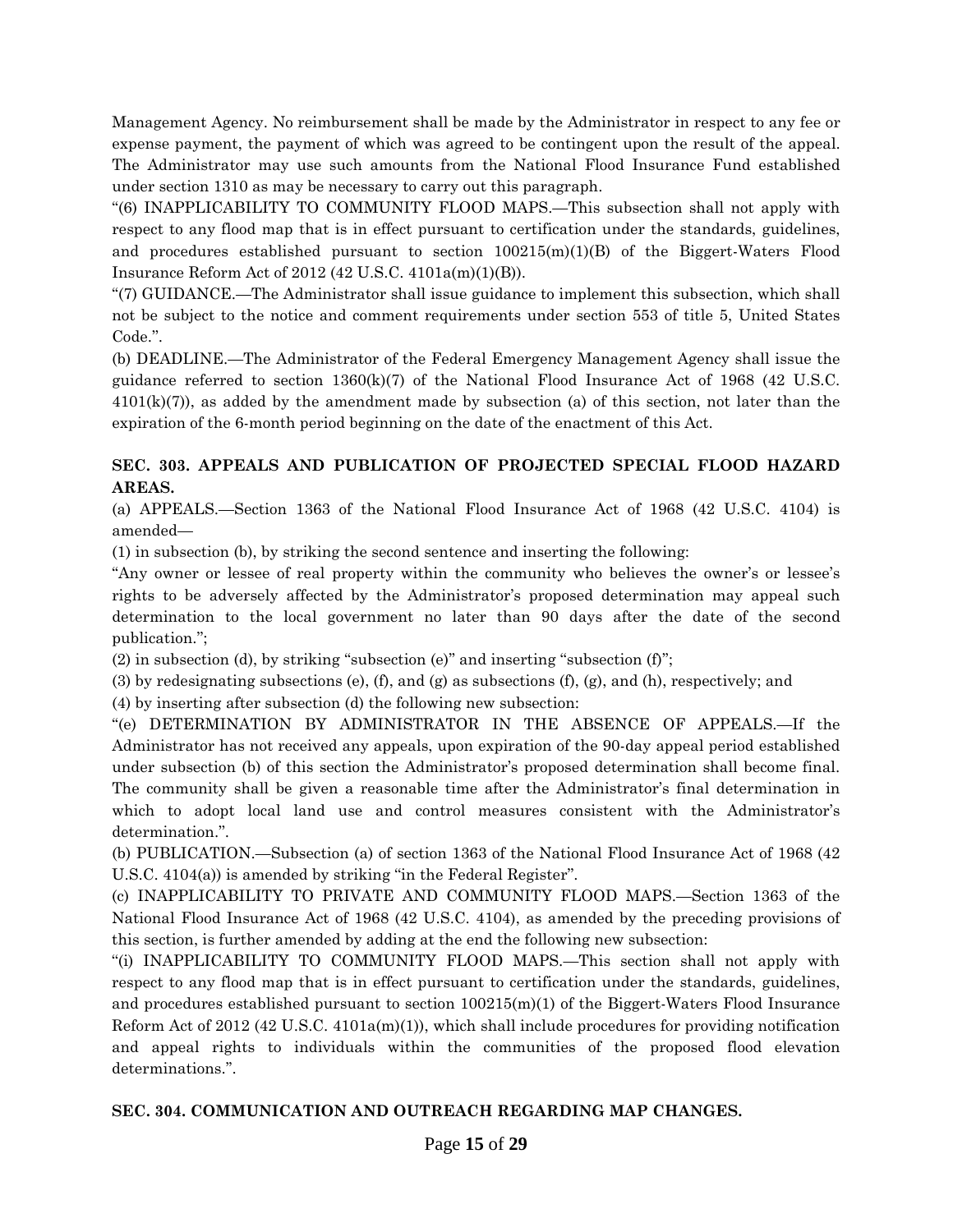Paragraph (1) of section 100216(d) of the Biggert-Waters Flood Insurance Reform Act of 2012 (42 U.S.C. 4101b(d)(1)) is amended—

(1) in subparagraph (B), by inserting ''maximum'' before ''30-day period''; and

(2) in subparagraph (C), by inserting ''maximum'' before ''30-day period''.

# **SEC. 305. SHARING AND USE OF MAPS AND DATA.**

Subsection (b) of section 100216 of the Biggert-Waters Flood Insurance Reform Act of 2012 (42 U.S.C.  $4101b(b)$  is amended—

 $(1)$  in paragraph  $(1)$ —

 $(A)$  in subparagraph  $(B)$ , by striking "and" at the end;

(B) in subparagraph (C), by striking the period at the end and inserting ''; and'' ; and

(C) by adding at the end the following new subparagraph:

''(D) consult and coordinate with the Department of Defense, the United States Geological Survey, and the National Oceanic and Atmospheric Administration for the purpose of obtaining the most-upto-date maps and other information of such agencies, including information on topography, water flow, and any other issues, relevant to mapping for flood insurance purposes.''; and

(2) in paragraph (3)—

 $(A)$  in subparagraph  $(D)$ , by striking "and" at the end;

(B) by redesignating subparagraph (E) as subparagraph (F); and

(C) by inserting after subparagraph (D) the following new subparagraph:

''(E) any other information relevant to mapping for flood insurance purposes obtained pursuant to paragraph  $(1)(D)$ ; and".

## **TITLE IV—PROTECTING CONSUMERS AND INDIVIDUALS THROUGH IMPROVED MITIGATION**

# **SEC. 401. PROVISION OF COMMUNITY RATING SYSTEM PREMIUM CREDITS TO MAXIMUM NUMBER OF COMMUNITIES PRACTICABLE.**

Subsection (b) of section 1315 of the National Flood Insurance Act of 1968 (42 U.S.C. 4022(b)) is amended—

(1) in paragraph (2), by striking ''may'' and inserting ''shall''; and

(2) in paragraph (3), by inserting '', and the Administrator shall provide credits to the maximum number of communities practicable'' after ''under this program''.

# **TITLE V—PROGRAM INTEGRITY**

## **SEC. 501. INDEPENDENT ACTUARIAL REVIEW.**

Section 1309 of the National Flood Insurance Act of 1968 (42 U.S.C. 4016) is amended by adding at the end the following new subsection:

''(e) INDEPENDENT ACTUARIAL REVIEW.—

''(1) FIDUCIARY RESPONSIBILITY.—The Administrator has a responsibility to ensure that the National Flood Insurance Program remains financially sound. Pursuant to this responsibility, the Administrator shall from time to time review and eliminate nonessential costs and positions within the Program, unless otherwise authorized or required by law, as the Administrator determines to be necessary.

''(2) ANNUAL INDEPENDENT ACTUARIAL STUDY.—The Administrator shall provide for an independent actuarial study of the National Flood Insurance Program to be conducted annually, which shall analyze the financial position of the program based on the long-term estimated losses of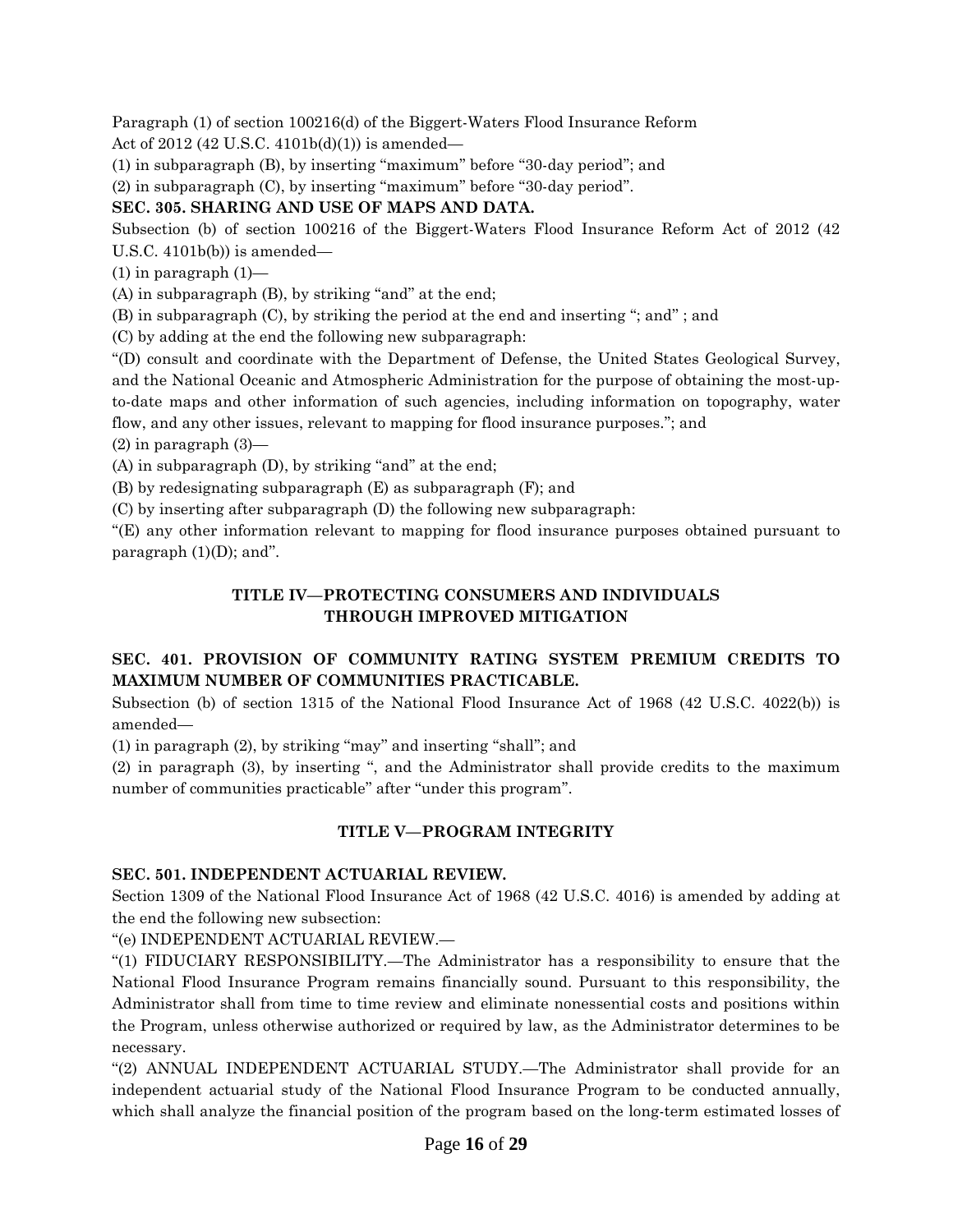the program. The Administrator shall submit a report (together with the independent actuarial study) annually to the Committee on Financial Services of the House of Representatives and the Committee on Banking, Housing, and Urban Affairs of the Senate describing the results of such study, including a determination of whether the Program has collected revenue sufficient to cover the administrative expenses of carrying out the flood insurance program, which are reflected in the risk premium rates, cost of capital, all other costs associated with the transfer of risks, and expected claims payments during the reporting period, and an overall assessment of the financial status of the Program.

### ''(3) DETERMINATION OF ACTUARIAL BUDGET DEFICIT.—

''(A) REQUIREMENT.—Within the report submitted under paragraph (2), the Administrator shall issue a determination of whether there exists an actuarial budget deficit for the Program for the year covered in the report. The report shall recommend any changes to the Program, if necessary, to ensure that the program remains financially sound.

''(B) BASIS OF DETERMINATION.—The determination required by subparagraph (A) shall be based solely upon whether the portion of premiums estimated and collected by the Program during the reporting period is sufficient to cover the administrative expenses of carrying out the flood insurance program, which are reflected in the risk premium rates, cost of capital, all other costs associated with the transfer of risk, and expected claims payments for the reporting period.

''(4) QUARTERLY REPORTS.—During each fiscal year, on a calendar quarterly basis, the Secretary shall cause to be published in the Federal Register or comparable method, with notice to the Committee on Financial Services of the House of Representatives and the Committee on Banking, Housing, and Urban Affairs of the Senate, information which shall specify—

''(A) the cumulative volume of policies that have been underwritten under the National Flood Insurance Program during such fiscal year through the end of the quarter for which the report is submitted;

''(B) the types of policies insured, categorized by risk;

''(C) any significant changes between actual and projected claim activity;

''(D) projected versus actual loss rates;

''(E) the cumulative number of currently insured repetitive-loss properties, severe repetitive-loss properties, and extreme repetitive-loss properties that have been identified during such fiscal year through the end of the quarter for which the report is submitted;

''(F) the cumulative number of properties that have undergone mitigation assistance, through the National Flood Insurance Program, during such fiscal year through the end of the quarter for which the report is submitted; and

''(G) the number and location, by State or territory, of each policyholder that has been identified for such fiscal year as an eligible household for purposes of the flood insurance affordability program under section 1326.

The first quarterly report under this paragraph shall be submitted on the last day of the first quarter of fiscal year 2018, or on the last day of the first full calendar quarter following the enactment of the 21st Century Flood Reform Act, whichever occurs later.''.

## **SEC. 502. ADJUSTMENTS TO HOMEOWNER FLOOD INSURANCE AFFORDABILITY SURCHARGE.**

(a) IN GENERAL.—Section 1308A of the National Flood Insurance Act of 1968 (42 U.S.C. 4015a) is amended—

(1) in subsection (a), by striking the first sentence and inserting the following: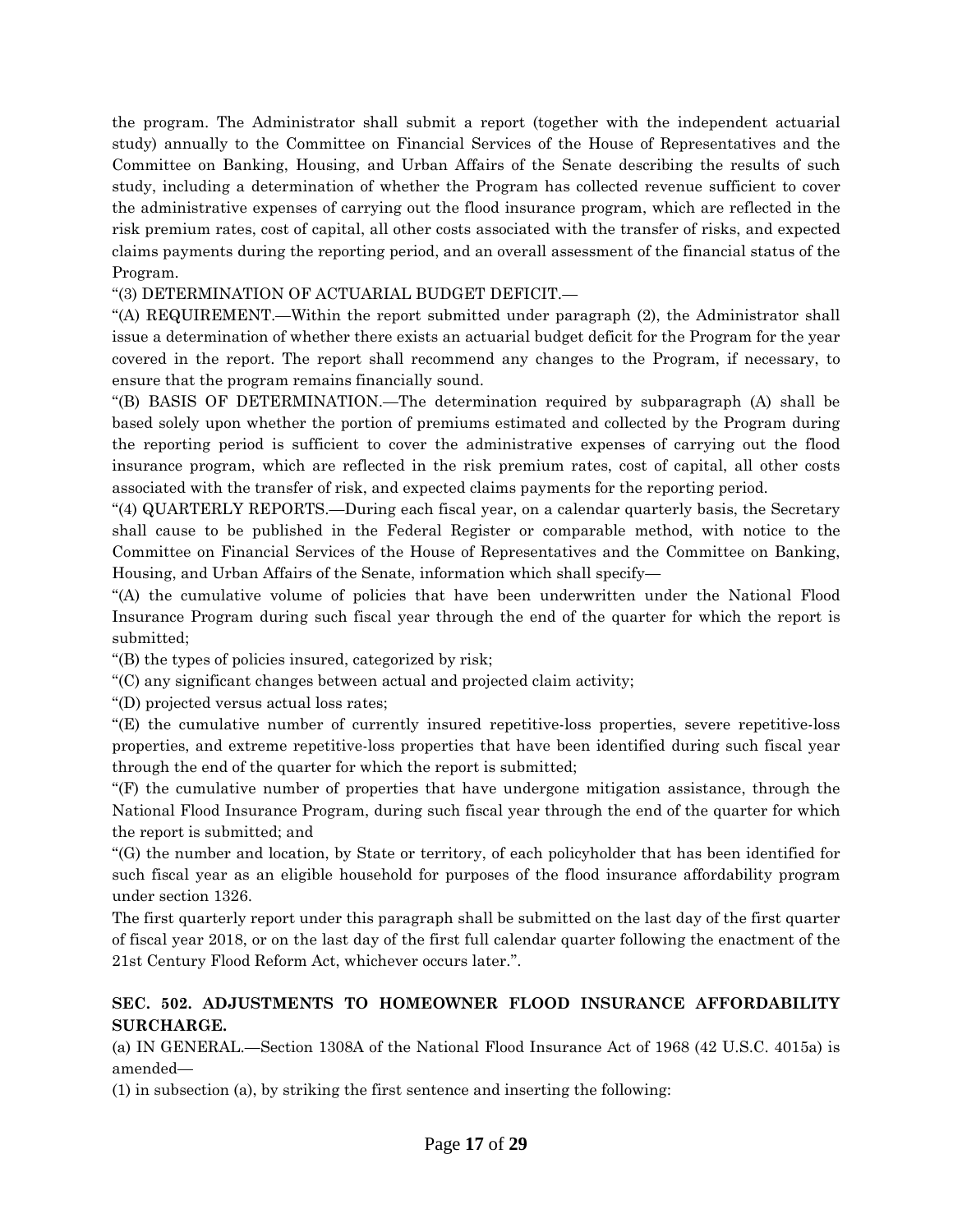''The Administrator shall impose and collect a non-refundable annual surcharge, in the amount provided in subsection (b), on all policies for flood insurance coverage under the National Flood Insurance Program that are newly issued or renewed after the date of the enactment of this section.''; and

(2) by striking subsection (b) and inserting the following new subsection:

''(b) AMOUNT.—The amount of the surcharge under subsection (a) shall be \$40, except as follows:

''(1) NON-PRIMARY RESIDENCES ELIGIBLE FOR PRP.—The amount of the surcharge under subsection (a) shall be \$125 in the case of in the case of a policy for any property that is—

''(A) a residential property that is not the primary residence of an individual, and

''(B) eligible for preferred risk rate method premiums.

''(2) NON-RESIDENTIAL PROPERTIES AND NON-PRIMARY RESIDENCES NOT ELIGIBLE

FOR PRP.—The amount of the surcharge under subsection (a) shall be \$275 in case of in the case of a policy for any property that is—

''(A) a non-residential property; or

''(B) a residential property that is—

''(i) not the primary residence of an individual; and

''(ii) not eligible for preferred risk rate method premiums.''.

(b) APPLICABILITY.—The amendment made by subsection (a) shall apply with respect to policies for flood insurance coverage under the National Flood Insurance Act of 1968 that are newly issued or renewed after the expiration of the 12-month period beginning on the date of the enactment of this Act.

### **SEC. 503. NATIONAL FLOOD INSURANCE RESERVE FUND COMPLIANCE.**

Section 1310A of the National Flood Insurance Act of 1968 (42 U.S.C. 4017A) is amended—

(1) in subsection (c)(2)(D), by inserting before the period at the end the following:

'', including any provisions relating to chargeable premium rates or annual increases of such rates''; (2) in subsection (c)(3), by striking subparagraph (A) and inserting the following new subparagraph:

''(A) PARITY.—In exercising the authority granted under paragraph (1) to increase premiums, the Administrator shall institute a single annual, uniform rate of assessment for all individual policyholders.''; and

(3) in subsection (d)—

(A) by striking paragraph (1) and inserting the following new paragraph:

''(1) IN GENERAL.—Beginning in fiscal year 2018 and not ending until the fiscal year in which the ratio required under subsection (b) is achieved—

''(A) in each fiscal year the Administrator shall place in the Reserve Fund an amount equal to not less than 7.5 percent of the reserve ratio required under subsection (b); and

''(B) if in any given fiscal year the Administrator fails to comply with subparagraph (A), for the following fiscal year the Administrator shall increase the rate of the annual assessment pursuant to subsection  $(c)(3)(A)$  by at least one percentage point over the rate of the annual assessment pursuant to subsection  $(c)(3)(A)$  in effect on the first day of such given fiscal year.";

(B) in paragraph (2), by inserting before the period at the end the following: ''nor to increase assessments pursuant to paragraph  $(1)(B)$ "; and

(C) in paragraph (3), by inserting before the period at the end the following: "and paragraph  $(1)(B)$ shall apply until the fiscal year in which the ratio required under subsection (b) is achieved''.

## **SEC. 504. DESIGNATION AND TREATMENT OF MULTIPLE-LOSS PROPERTIES.**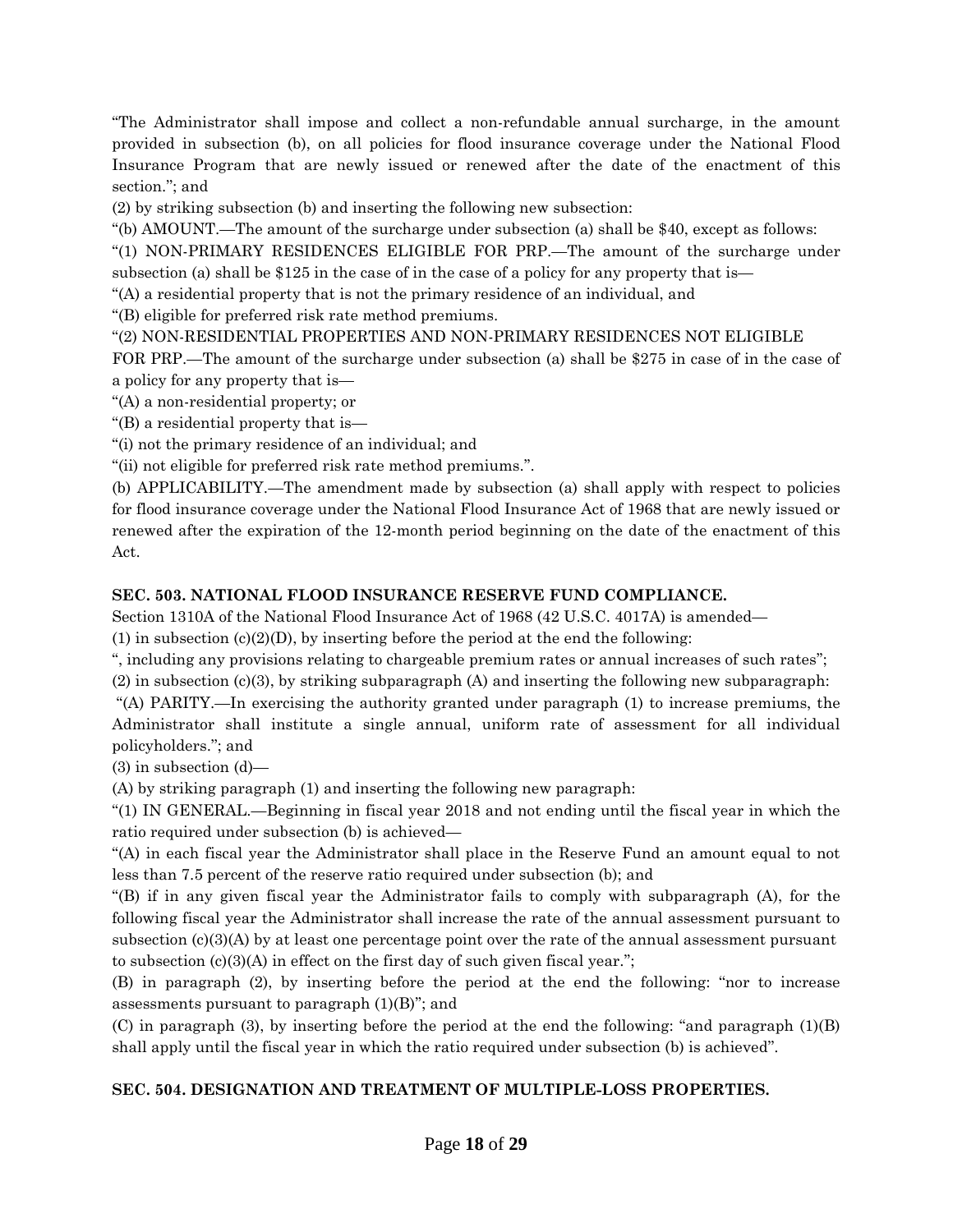(a) DEFINITION.—Section 1370 of the National Flood Insurance Act of 1968 (42 U.S.C. 4121) is amended—

(1) in subsection (a)—

(A) by striking paragraph (7); and

(B) by redesignating paragraphs (8) through (15) as paragraphs (7) through (14), respectively; and

(2) by adding at the end the following new subsection:

''(d) MULTIPLE-LOSS PROPERTIES.—

''(1) DEFINITIONS.—As used in this title:

''(A) MULTIPLE-LOSS PROPERTY.—The term 'multiple-loss property' means any property that is a repetitive-loss property, a severe repetitive-loss property, or an extreme repetitive-loss property.

''(B) REPETITIVE-LOSS PROPERTY.—The term 'repetitive-loss property' means a structure that has incurred flood damage for which two or more separate claims payments of any amount have been made under flood insurance coverage under this title.

''(C) SEVERE REPETITIVE-LOSS PROPERTY.—The term 'severe repetitive-loss property' means a structure that has incurred flood damage for which—

''(i) 4 or more separate claims payments have been made under flood insurance coverage under this title, with the amount of each such claim exceeding \$5,000, and with the cumulative amount of such claims payments exceeding \$20,000; or

''(ii) at least 2 separate claims payments have been made under flood insurance coverage under this title, with the cumulative amount of such claims payments exceeding the value of the structure.

''(D) EXTREME REPETITIVE-LOSS PROPERTY.—The term 'extreme repetitive loss property' means a structure that has incurred flood damage for which at least 2 separate claims have been made under flood insurance coverage under this title, with the cumulative amount of such claims payments exceeding 150 percent of the maximum coverage amount available for the structure.

''(2) TREATMENT OF CLAIMS BEFORE COMPLIANCE WITH STATE AND LOCAL REQUIREMENTS.—

The Administrator shall not consider claims that occurred before a structure was made compliant with State and local floodplain management requirements for purposes of determining a structure's status as a multiple-loss property.''.

(b) PREMIUM ADJUSTMENT TO REFLECT CURRENT FLOOD RISK.—

(1) IN GENERAL.—Section 1308 of the National Flood Insurance Act of 1968 (42 U.S.C. 4015), as amended by the preceding provisions of this Act, is further amended by adding at the end the following new subsection:

''(o) PREMIUM ADJUSTMENT TO REFLECT CURRENT FLOOD RISK.—

''(1) IN GENERAL.—Except as provided in paragraph (2), the Administrator shall rate a multipleloss property that is charged a risk premium rate estimated under section 1307(a)(1) (42 U.S.C. 4014(a)(1)) based on the current risk of flood reflected in the flood insurance rate map in effect at the time of rating.

''(2) ADJUSTMENT FOR EXISTING POLICIES.—For policies for flood insurance under this title in force on the date of the enactment of this Act for properties described in paragraph (1)—

''(A) notwithstanding subsection (e) of this section, the Administrator shall increase risk premium rates by not less than 15 percent each year until such rates comply with paragraph (1) of this subsection; and

''(B) any rate increases required by paragraph (1) shall commence following a claim payment for flood loss under coverage made available this title that occurred after the date of enactment of this Act.''.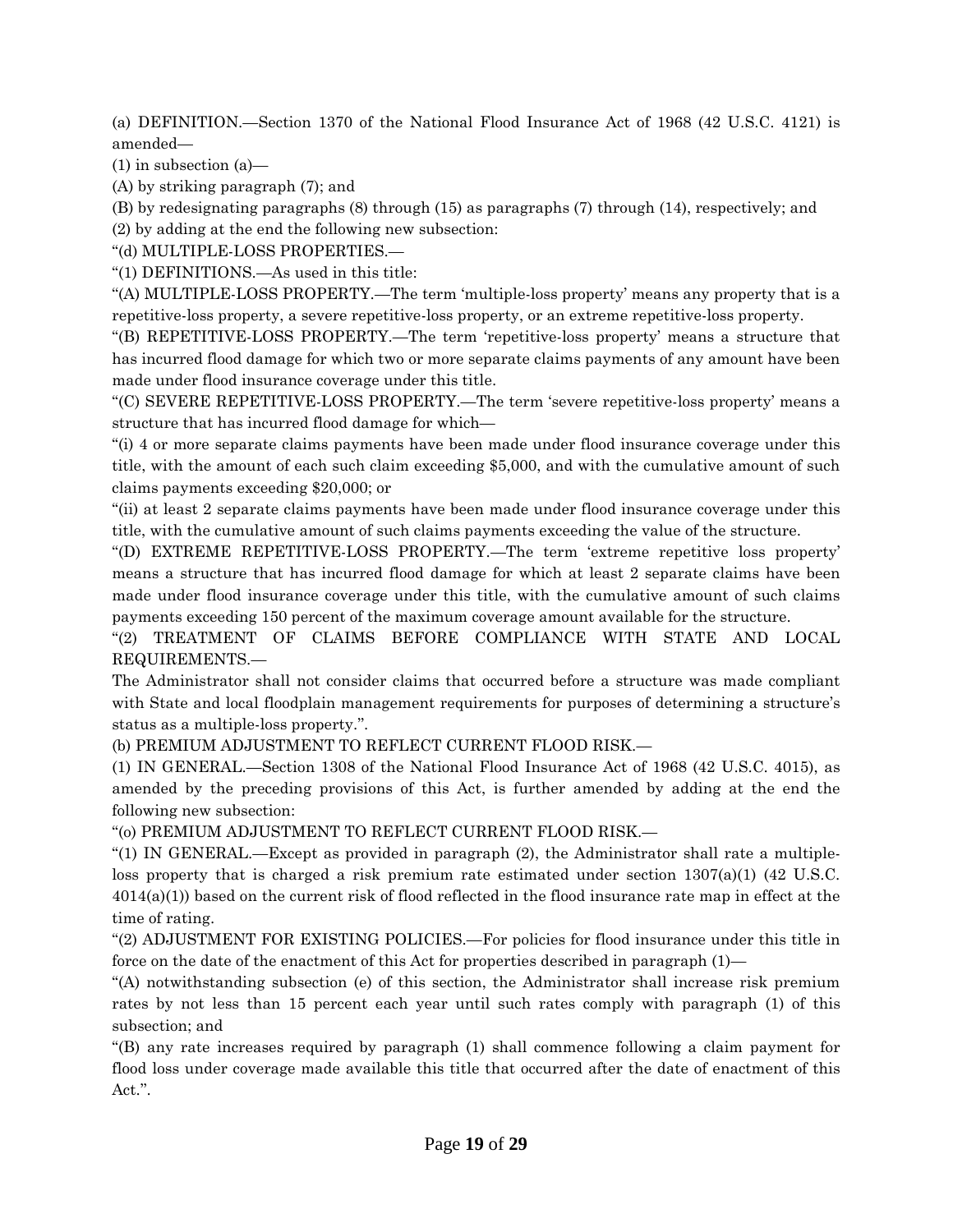(2) CONFORMING AMENDMENT.—Section 1307(g)(2) of the National Flood Insurance Act of 1968  $(42 \text{ U.S.C. } 4014(g)(2))$  is amended by striking subparagraph (B) and inserting the following new subparagraph:

''(B) in connection with a multiple-loss property.''.

(c) PRE-FIRM MULTIPLE-LOSS PROPERTY.—

(1) TERMINATION OF SUBSIDY.—Section 1307 of the National Flood Insurance Act of 1968 (42

U.S.C. 4014) is amended—

(A) in subsection  $(a)(2)$ —

(i) by striking subparagraph (C) and inserting the following new subparagraph:

''(C) any extreme repetitive-loss property;'';

(ii) in subparagraph  $(D)$ , by striking "or";

(iii) in subparagraph (E)—

(I) in clause (i), by striking ''fair''; and

(II) in clause (ii)—

(aa) by striking "fair"; and

(bb) by striking "and" and inserting "or"; and

(iv) by adding at the end the following new subparagraph:

''(F) any repetitive-loss property that has received a claim payment for flood loss under coverage made available under this title that occurred after the date of enactment of this Act; and''; and (B) by striking subsection (h).

(2) ANNUAL LIMITATION ON PREMIUM INCREASES.—Subsection (e) of section 1308 of the National Flood Insurance Act of 1968 (42 U.S.C. 4015(e)) is amended—

 $(A)$  in paragraph  $(3)$ , by striking "and" at the end;

(B) in paragraph (4), by striking ''described under paragraph (3).'' and inserting ''estimated under section  $1307(a)(1)$ ; and"; and

(C) by adding at the end the following new paragraph:

''(5) the chargeable risk premium rates for flood insurance under this title for any properties described in subparagraph  $(F)$  of section  $1307(a)(2)$  shall be increased by not less than 15 percent each year, until the average risk premium rate for such properties is equal to the average of the risk premium rates for properties estimated under section 1307(a)(1).''.

(d) MINIMUM DEDUCTIBLES FOR CERTAIN MULTIPLE-LOSS PROPERTIES.—

(1) CLERICAL AMENDMENT.—The National Flood Insurance Act of 1968, as amended by the preceding provisions of this Act, is further amended—

(A) by transferring subsection (b) of section 1312 (42 U.S.C. 4019(b)) to section 1306 (42 U.S.C. 4013), inserting such subsection at the end of such section, and redesignating such subsection as subsection (f); and

(B) in section 1312 (42 U.S.C. 4019), by redesignating subsection (c) as subsection (b).

(2) CERTAIN MULTIPLE-LOSS PROPERTIES.—Subsection (f) of section 1306 of the National Flood Insurance Act of 1968 (42 U.S.C. 4013(e)), as so transferred and redesignated by paragraph (1) of this subsection, is amended adding at the end the following new paragraph:

''(3) CERTAIN MULTIPLE-LOSS PROPERTIES.—Notwithstanding paragraph (1) or (2), the minimum annual deductible for damage to any severe repetitive-loss property or extreme repetitiveloss property shall be not less than \$5,000.''.

(e) CLAIM HISTORY VALIDATION.—Beginning not later than the expiration of the 180-day period beginning on the date of the enactment of this Act, the Administrator of the Federal Emergency Management Agency shall undertake efforts to validate the reasonable accuracy of claim history data maintained pursuant to the National Flood Insurance Act of 1968 (42 U.S.C. 4001 et seq.).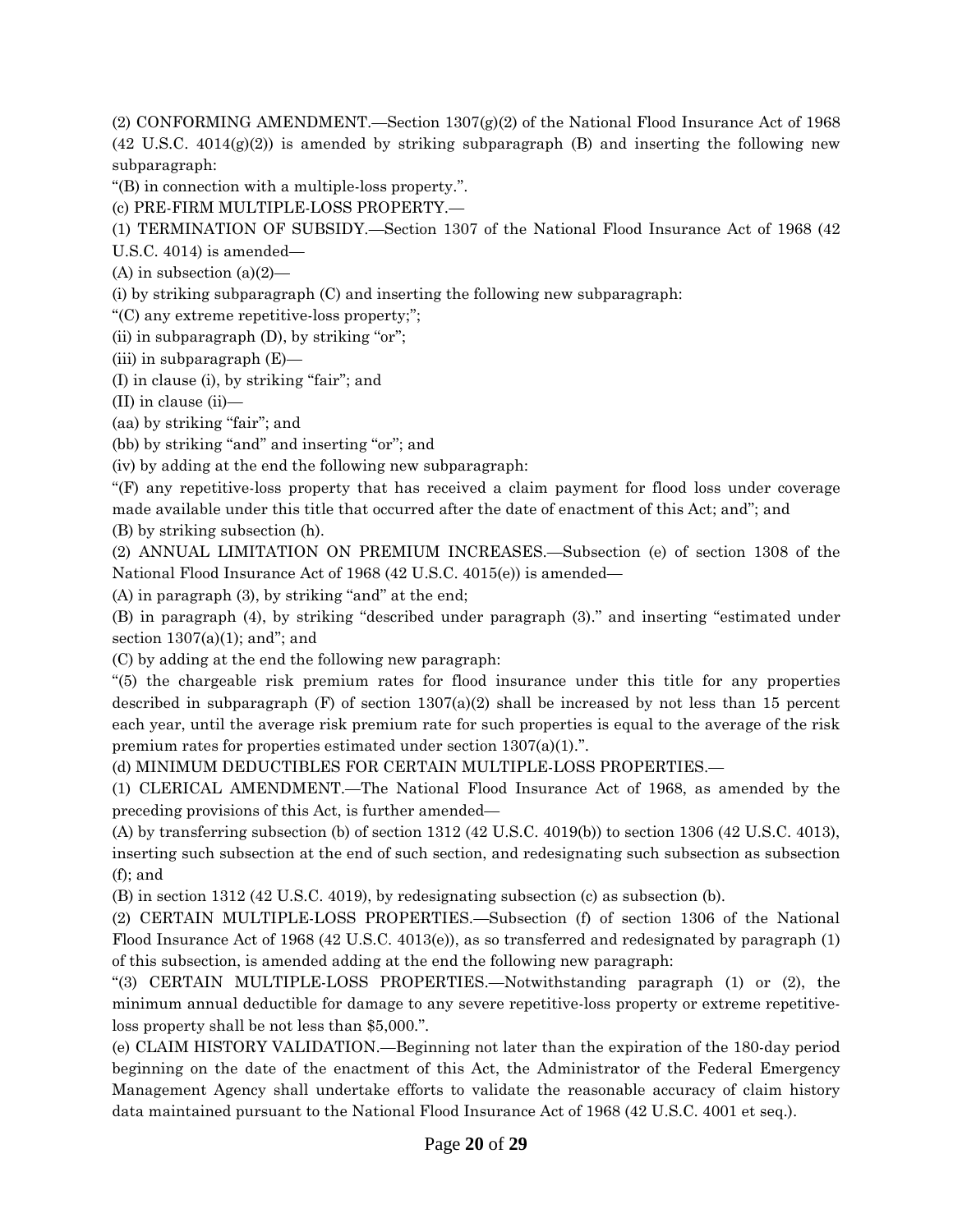(f) INCREASED COST OF COMPLIANCE COVERAGE.—Paragraph (1) of section 1304(b) of the National Flood Insurance Act of 1968 (42 U.S.C. 4011(b)(1)) is amended by striking "repetitive loss structures'' and inserting ''multiple-loss properties''.

(g) AVAILABILITY OF INSURANCE FOR MULTIPLE-LOSS PROPERTIES.—

(1) IN GENERAL.—The National Flood Insurance Act of 1968 is amended by inserting after section 1304 (42 U.S.C. 4011) the following new section:

**''SEC. 1304A. AVAILABILITY OF INSURANCE FOR MULTIPLE-LOSS PROPERTIES.**

''(a) DATE AND INFORMATION IDENTIFYING CURRENT FLOOD RISK.—The Administrator may provide flood insurance coverage under this title for a multiple-loss property only if the owner of the property submits to the Administrator such data and information necessary to determine such property's current risk of flood, as determined by the Administrator, at the time of application for or renewal of such coverage.

''(b) REFUSAL TO MITIGATE.—

''(1) IN GENERAL.—Except as provided pursuant to paragraph (2), the Administrator may not make flood insurance coverage available under this title for any extreme repetitive-loss property for which a claim payment for flood loss was made under coverage made available under this title that occurred after the date of enactment of the 21st Century Flood Reform Act if the property owner refuses an offer of mitigation for the property under section  $1366(a)(2)$  (42 U.S.C. 4104c(a)(2)).

''(2) EXCEPTIONS; APPEALS.—The Director shall develop guidance to provide appropriate exceptions to the prohibition under paragraph (1) and to allow for appeals to such prohibition.''.

(2) EFFECTIVE DATE.—Section 1304A of the National Flood Insurance Act of 1968, as added by paragraph (1) of this subsection, shall apply beginning upon the expiration of the 12-month period beginning on the date of the enactment of this Act.

(h) RATES FOR PROPERTIES NEWLY MAPPED INTO AREAS WITH SPECIAL FLOOD HAZARDS.—Subsection (i) of section 1308 of the National Flood Insurance Act of 1968 (42 U.S.C.  $4015(i)$ ) is amended—

(1) by striking the subsection designation and all that follows through ''Notwithstanding'' and inserting the following:

''(i) RATES FOR PROPERTIES NEWLY MAPPED INTO AREAS WITH SPECIAL FLOOD HAZARDS.—

''(1) IN GENERAL.—Except as provided in paragraph (2) and notwithstanding'';

(2) by redesignating paragraphs (1) and (2) as subparagraphs (A) and (B), respectively, and moving the left margins of such subparagraphs, as so redesignated, and the matter following subparagraph (B), 2 ems to the right; and

(3) by adding at the end the following new paragraph:

''(2) INAPPLICABILITY TO MULTIPLE-LOSS PROPERTIES.—Paragraph (1) shall not apply to multiple-loss properties.''.

(i) CLEAR COMMUNICATION OF MULTIPLE-LOSS PROPERTY STATUS.—

(1) IN GENERAL.—Subsection (l) of section 1308 of the National Flood Insurance Act of 1968 (42 U.S.C. 4015(l)), as amended by the preceding provisions of this Act, is further amended by adding at the end the following new paragraph:

"(2) MULTIPLE-LOSS PROPERTIES.—Pursuant to paragraph (1), the Administrator shall clearly communicate to all policyholders for multiple-loss properties the effect on the premium rates charged for such a property of filing any further claims under a flood insurance policy with respect to that property.''.

(j) MITIGATION ASSISTANCE PROGRAM.—Section 1366 of the National Flood Insurance Act of 1968 (42 U.S.C. 4104c) is amended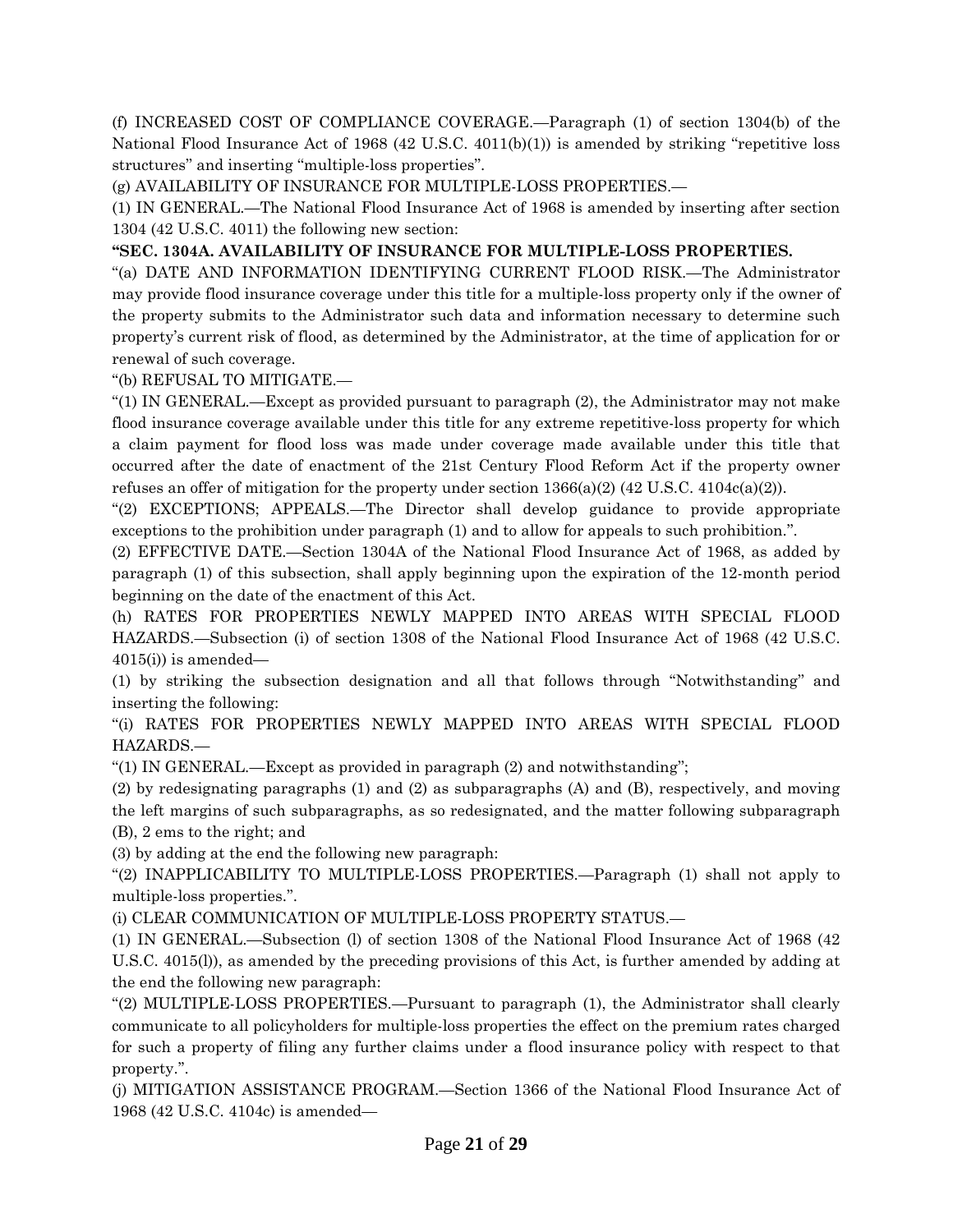(1) in subsection (a)—

(A) in the matter preceding paragraph (1), by inserting after the period at the end of the first sentence the following: "Priority under the program shall be given to providing assistance with respect to multiple-loss properties.'';

(B) in paragraph (1), by inserting ''and'' after the semicolon at the end; and

(C) by striking paragraphs (2) and (3) and inserting the following:

''(2) to property owners, in coordination with the State and community, in the form of direct grants under this section for carrying out mitigation activities that reduce flood damage to extreme repetitive-loss properties.

The Administrator shall take such actions as may be necessary to ensure that grants under this subsection are provided in a manner that is consistent with the delivery of coverage for increased cost of compliance provided under section 1304(b).'';

(2) in subsection  $(c)(2)(A)(ii)$ , by striking "severe repetitive loss structures" and inserting "multipleloss properties'';

(3) in subsection (d)—

 $(A)$  in paragraph  $(1)$ —

(i) by striking ''SEVERE REPETITIVE LOSS STRUCTURES'' and inserting ''EXTREME REPETITIVE-LOSS PROPERTIES''; and

(ii) by striking "severe repetitive loss structures" and inserting "extreme repetitive-loss properties"; (B) in paragraph (2)—

(i) by striking ''REPETITIVE LOSS STRUCTURES'' and inserting ''SEVERE REPETITIVE-LOSS PROPERTIES'';

(ii) by striking ''repetitive loss structures'' and inserting ''severe repetitive-loss properties''; and

(iii) by striking "90 percent" and inserting "100 percent";

(C) by redesignating paragraph (3) as paragraph (4); and

(D) by inserting after paragraph (2) the following new paragraph:

''(3) REPETITIVE-LOSS PROPERTY.—In the case of mitigation activities to repetitive-loss properties, in an amount up to 100 percent of all eligible costs.'';

(4) in subsection (h)—

(A) by striking paragraphs (2) and (3);

(B) by striking the subsection designation and all that follows through ''shall apply:''; and

(C) in paragraph (1)—

(i) by striking "COMMUNITY" and inserting "DEFINITION OF COMMUNITY";

(ii) by striking "The" and inserting "For purposes of this section, the";

(iii) by redesignating such paragraph as subsection (j);

(iv) in subparagraph (B), by striking ''subparagraph (A)'' and inserting ''paragraph (1)'';

(v) by redesignating subparagraphs (A) and (B) as paragraphs (1) and (2), respectively;

(vi) in paragraph (1), as so redesignated by clause (v) of this subparagraph, by redesignating clauses (i) and (ii) as subparagraphs (A) and (B), respectively (and moving the margins two ems to the left); and (vii) by moving the left margins of subsection (j) (as so redesignated) and paragraphs (1) and (2), all as so redesignated, two ems to the left; and

(5) by inserting after subsection (g) the following new subsections:

''(h) ALIGNMENT WITH INCREASED COST OF COMPLIANCE.—Notwithstanding any provision of law, any funds appropriated for assistance under this title may be transferred to the National Flood Insurance Fund established under section 1310 (42 U.S.C. 4017) for the payment of claims to enable the Administrator to deliver grants under subsection (a)(2) of this section to align with the delivery of coverage for increased cost of compliance for extreme repetitive-loss properties.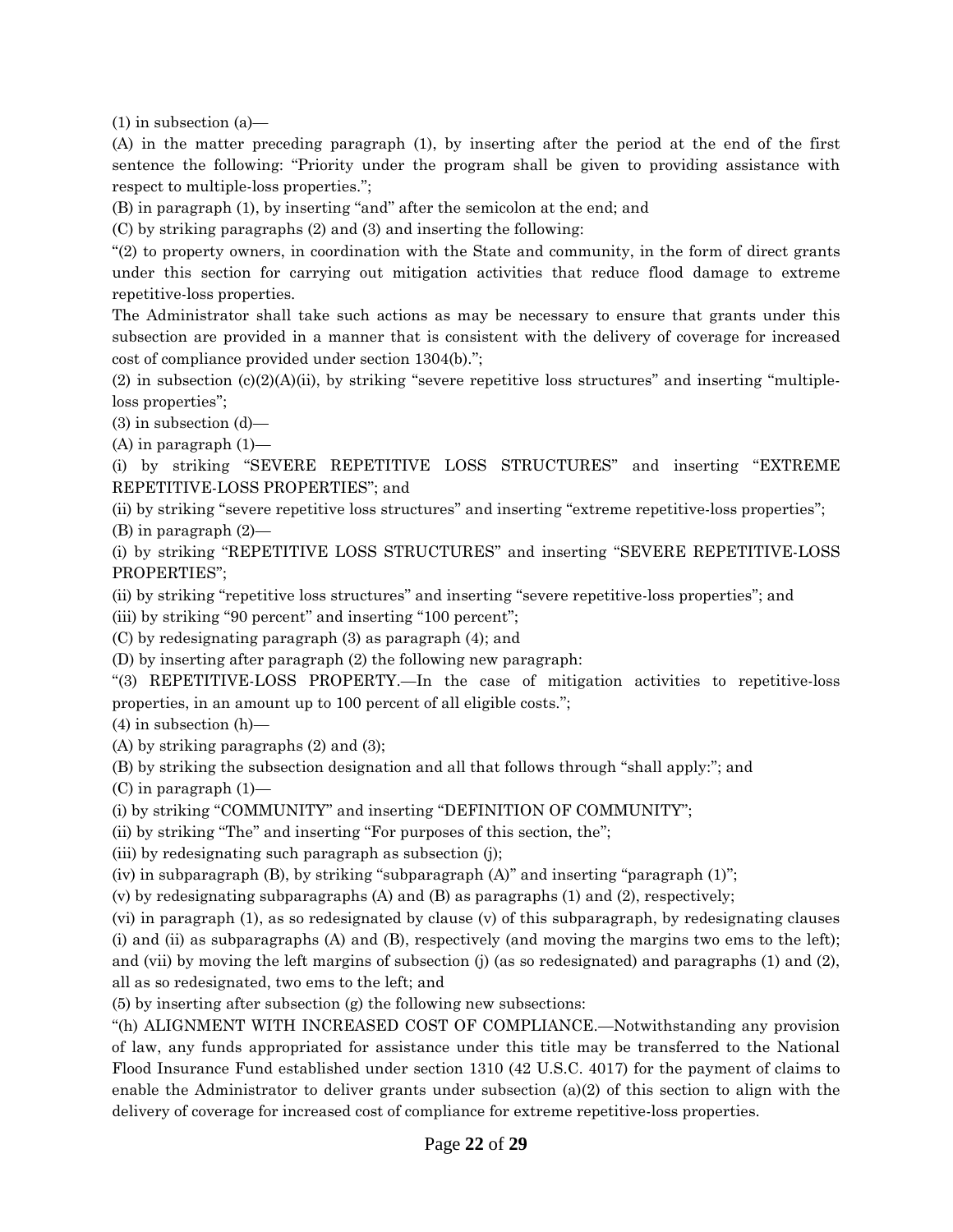''(i) FUNDING.—

''(1) AUTHORIZATION OF APPROPRIATIONS.—Notwithstanding any other provision of law, assistance provided under this section shall be funded by—

''(A) \$225,000,000 in each fiscal year, subject to offsetting collections, through risk premium rates for flood insurance coverage under this title, and shall be available subject to section 1310(f);

 $(16)$  any penalties collected under section 102(f) the Flood Disaster Protect Act of 1973 (42 U.S.C. 4012a(f); and

''(C) any amounts recaptured under subsection (e) of this section.

The Administrator may not use more than 5 percent of amounts made available under this subsection to cover salaries, expenses, and other administrative costs incurred by the Administrator to make grants and provide assistance under this section.

''(2) AVAILABILITY.—Amounts appropriated pursuant to this subsection for any fiscal year may remain available for obligation until expended.''.

(k) REPEAL.—Section 1367 of the National Flood Insurance Act of 1968 (42 U.S.C. 4104d) is repealed.

# **SEC. 505. ELIMINATION OF COVERAGE FOR PROPERTIES WITH EXCESSIVE LIFETIME CLAIMS.**

Section 1305 of the National Flood Insurance Act of 1968 (42 U.S.C. 4012) is amended by adding at the end the following new subsection:

''(e) PROHIBITION OF COVERAGE FOR PROPERTIES WITH EXCESSIVE LIFETIME CLAIMS.—After the expiration of the 18-month period beginning on the date of the enactment of this subsection, the Administrator may not make available any new or renewed coverage for flood insurance under this title for any multiple-loss property for which the aggregate amount in claims payments that have been made after the expiration of such period under flood insurance coverage under this title exceeds twice the amount of the replacement value of the structure.''.

#### **SEC. 506. ADDRESSING TOMORROW'S HIGH-RISK STRUCTURES TODAY.**

(a) IN GENERAL.—The National Flood Insurance Act of 1968 is amended—

(1) in section 1305 (42 U.S.C. 4012), as amended by the preceding provisions of this Act, by adding at the end the following new subsections:

''(f) REDUCING FUTURE RISKS OF THE NATIONAL FLOOD INSURANCE FUND.—

''(1) PROHIBITION OF NEW COVERAGE FOR HIGH-RISK PROPERTIES.—Except as provided in  $subsection (g)$  and notwithstanding

**PROHIBITION OF NEW COVERAGE FOR STRUCTURES WITH HIGH-VALUE REPLACEMENT COSTS.**

Section 1305 of the National Flood Insurance Act of 1968 (42 U.S.C. 4012), as amended by the preceding provisions of this Act, is further amended by adding at the end the following new subsection:

"(f) PROHIBITION OF NEW COVERAGE FOR STRUCTURES WITH HIGH-VALUE REPLACEMENT COSTS.—Notwithstanding any other provision of this title, in carrying out the fiduciary responsibility to the National Flood Insurance Program under section 1309(e) (42 U.S.C. 4016(e)) and to reduce future risks to the National Flood Insurance Fund, on or after January 1, 2021, the Administrator may not make available flood insurance coverage under this title as follows: ''(A) NEW STRUCTURES ADDED TO FLOOD HAZARD ZONES.—Any new coverage for any property for which new construction is commenced on or after such date and that, upon completion of such construction, is located in an area having special flood hazards.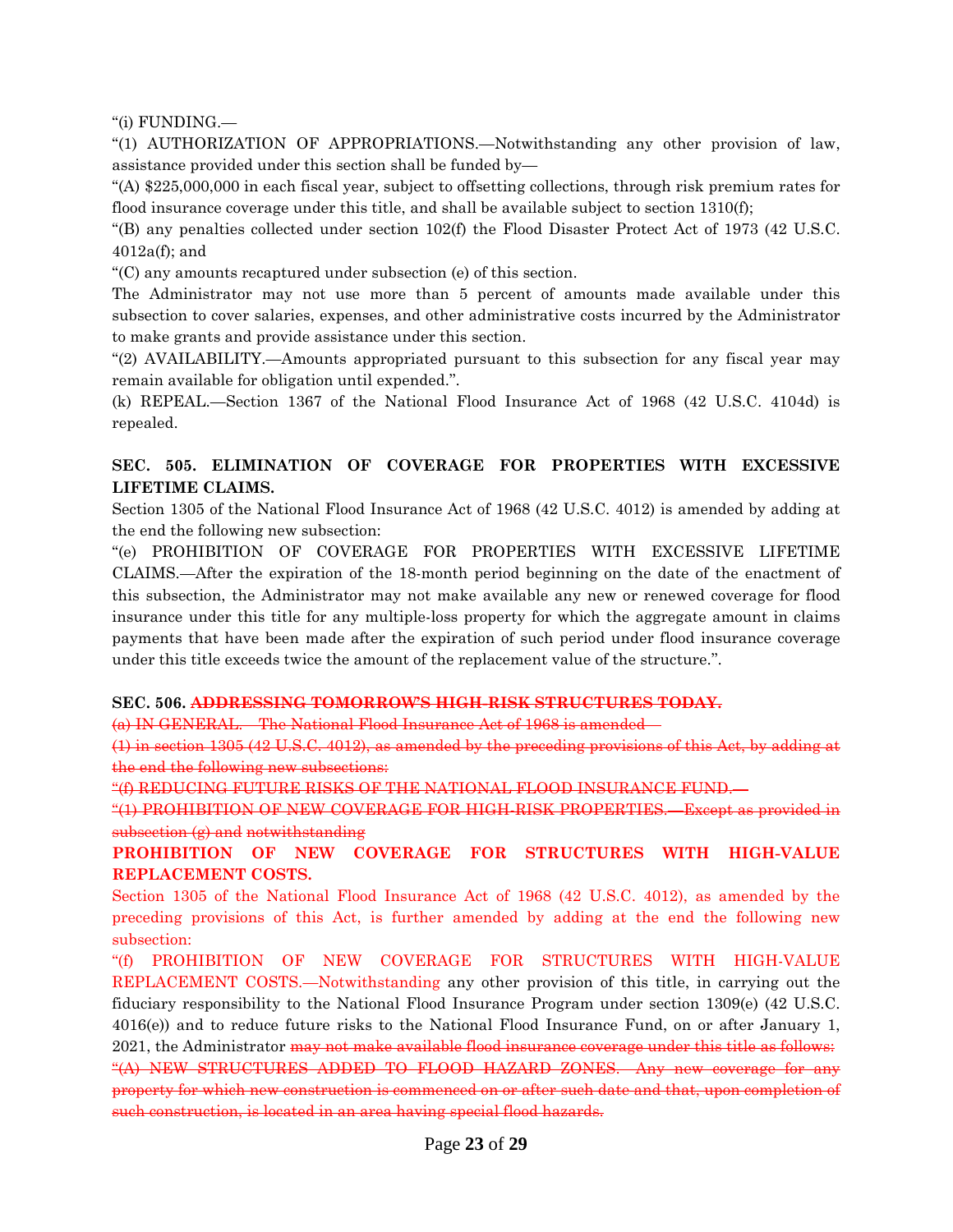''(B) STRUCTURES WITH HIGH-VALUE REPLACEMENT COSTS.—Any new or renewed coverage for any residential property having 4 or may not make available any new or renewed flood insurance coverage under this title for any residential property having 4 or fewer residences and a replacement value of the structure, at the time, exclusive of the value of the real estate on which the structure is located, that is equal to or exceeds the amount that is equal to \$1,000,000 multiplied by the number of dwelling units in the structure (as such amount is adjusted pursuant to  $\theta$  and  $\theta$ ) paragraph (1)), subject to the following provisions:

''(i) ADJUSTMENT OF AMOUNTS.—The dollar amount in the matter of this subparagraph that precedes this clause (as it (1) ADJUSTMENT OF AMOUNTS.—The dollar amount in the matter of this subsection that precedes this paragraph (as it may have been previously adjusted) shall be adjusted for inflation by the Administrator upon the expiration of the 5-year period beginning upon the enactment of this subsection and upon the expiration of each successive 5-year period thereafter, in accordance with an inflationary index selected by the Administrator.

''(ii) VALUATION.—The Administrator (2) VALUATION.—The Administrator shall determine the replacement value of a property for purposes of this subparagraph subsection using such valuation methods or indicia as the Administrator determines are reasonably accurate, consistent, reliable, and available for such purposes.

''(2) ACTUARIAL STRUCTURES WITH HIDDEN RISKS.—For any property with risk premium rates estimated under section 1307(a)(1), on or after January 1, 2021, the Administrator shall charge risk premium rates based on the current risk of flood reflected in the flood insurance rate map or comparable risk rating metric in effect at the time a policy is newly issued, unless the newly issued policy covers a property with continuous flood insurance coverage under this title, or upon the renewal of a policy. For all such policy renewals, the Administrator shall increase the risk premium rate in accordance with section 1308(e)(2) until the risk premium rate is equal to the risk of flood reflected in the flood insurance rate map or comparable risk rating metric in effect at the time of renewal.

''(3) IMPLEMENTATION.—The Administrator may implement this subsection without rulemaking, except that any such implementation shall include advance publication of notice in the Federal Register or advance notice by another comparable method, such as posting on an official website of the Administrator.

#### ''(g) AVAILABILITY OF OTHERWISE PROHIBITED FLOOD INSURANCE COVERAGE WHERE PRIVATE MARKET COVERAGE IS UNAVAILABLE.—

''(1) IN GENERAL.—The Administrator may make available flood insurance coverage under this Act for a property described in subparagraph (A) or (B) of subsection (f)(1), notwithstanding subsection (f) of this section, if, within the 30-day period beginning upon submission to the Clearinghouse established pursuant to section 1350 of an application for flood insurance coverage for such property, the Clearinghouse does not provide the applicant with one or more bona fide offers for private flood insurance coverage for such property.

"(2) SURCHARGE. Any flood insurance coverage made available for a property pursuant to this subsection shall be made available at chargeable premium rates otherwise determined under this title for such property, except that the Administrator shall impose and collect a surcharge for such coverage in an amount equal to 10 percent of such chargeable premium rate, which shall be deposited into the National Flood Insurance Fund established under section 1310.''; and

 $(2)$  in section 1306(a)(1) (42 U.S.C. 4013(a)(1)), by inserting ", subject to subsections (f) and (g) of section 1305" before the semicolon at the end.

(b) STUDY OF FLOOD INSURANCE CLEARINGHOUSE.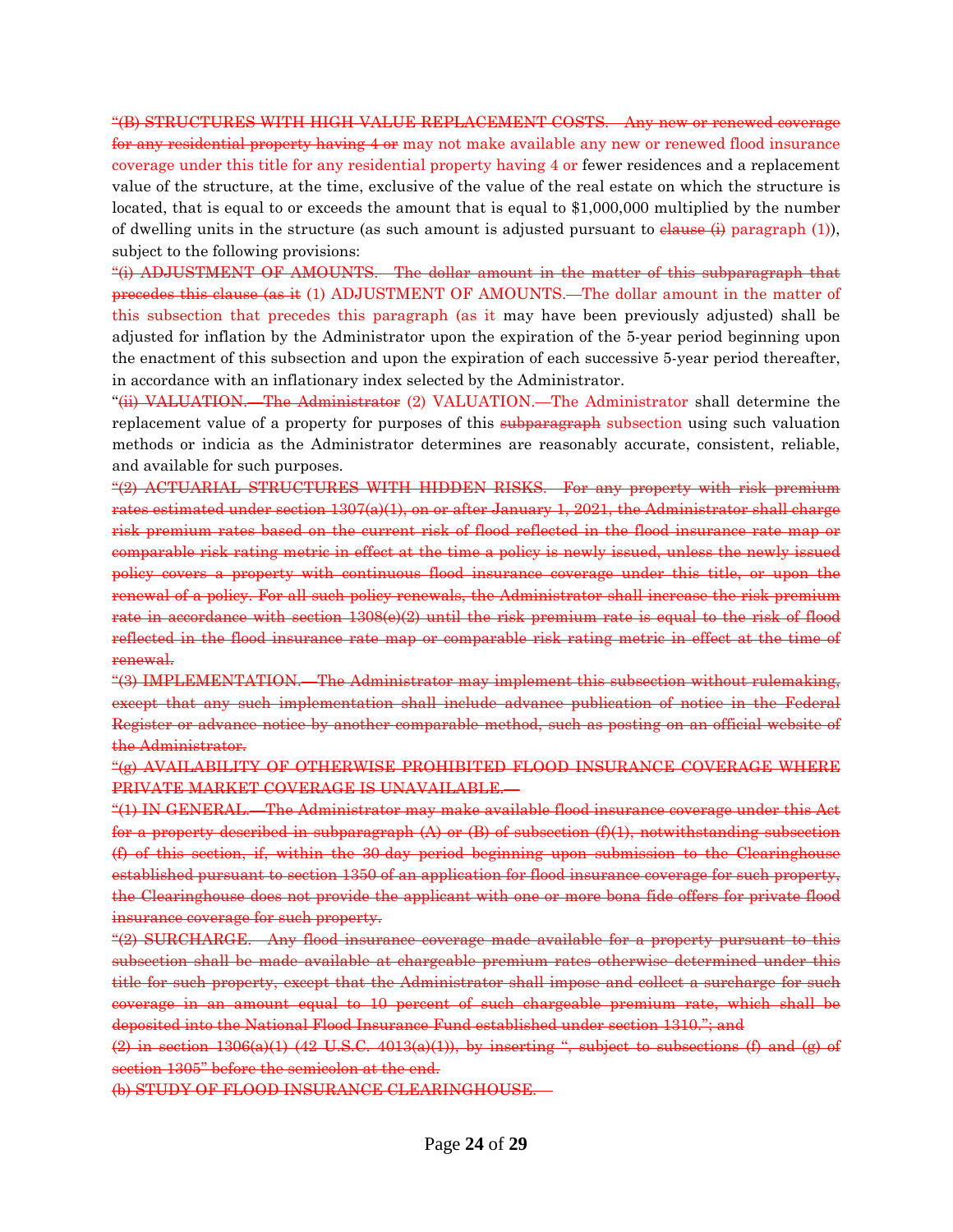(1) IN GENERAL.—The Administrator of the Federal Emergency Management Agency (in this subsection referred to as the ''Administrator'') shall conduct a study—

(A) to analyze the feasibility and effectiveness, and problems involved, in establishing, maintaining, and operating a Flood Insurance Clearinghouse in accordance with section 1350 of the National Flood Insurance Act of 1968 (as added by the amendment made by subsection (c) of this section); and (B) to develop a plan and guidelines for establishment, design, and operation of such a Clearinghouse (2) REPORT.—Not later than the expiration of the two-year period beginning on the date of the enactment of this Act, the Administrator shall submit a report to the Committee on Financial Services of the House of Representatives and the Committee on Banking, Housing, and Urban Affairs of the Senate that sets forth the analysis, conclusions, and recommendations resulting from the study under this section. Such report shall include a plan for establishment, design, and operation of the Flood Insurance Clearinghouse, and guidelines for such Clearinghouse, sufficient to provide for commencement of operations of the Clearinghouse under section 1350 of the National Flood Insurance Act of 1968.

(c) ESTABLISHMENT OF CLEARINGHOUSE.—Part C of chapter II of the National Flood Insurance Act of 1968 (42 U.S.C. 4081 et seq.), as amended by the preceding provisions of this Act, is further amended by adding at the end the following new section:

**''SEC. 1350. FLOOD INSURANCE CLEARINGHOUSE.**

''(a) ESTABLISHMENT AND OPERATIONS.—Not later than January 1, 2021, the Administrator shall establish and commence operations of a Flood Insurance Clearinghouse (in this section referred to as the 'Clearinghouse)' in accordance with the report, plan, and guidelines required under section 506(b)(2) of the 21st Century Flood Reform Act.

''(b) PURPOSE.—The Clearinghouse shall be established for the purpose of receiving applications from prospective insureds for flood insurance coverage for properties for which such coverage is prohibited under section 1305(f) of the National Flood Insurance Act of 1968 (42 U.S.C. 4012(f)) and for providing to such applicants offers for such coverage from insurers providing private flood insurance (as such term is defined for purposes of section 102(c) of the Flood Disaster Protection Act of 1973 (42 U.S.C. 4012a(c)) and, subject to the limitations in this section, for coverage made available under the National Flood Insurance Program.

''(c) FUNCTIONS.—The Clearinghouse shall have as its functions—

''(1) to provide for prospective insureds to submit to the Clearinghouse applications for flood insurance coverage for properties described in subsection (b);

"(2) to determine, with respect to a property identified in an application, the chargeable premium rate for coverage made available under this title;

''(3) with respect to a property identified in an application, to solicit offers of coverage under private flood insurance from providers of such insurance during a reasonable period of time after such application, which offers shall provide terms and conditions of insurance, including deductibles and exclusions, that are sufficient to meet the requirements of section 102 of the Flood Disaster Protection Act of 1973 (42 U.S.C. 4012a); and

"(4) to provide to the applicant for insurance—

''(A) any bona fide offers for private insurance coverage made pursuant to paragraph (3) for the property identified in the application;

''(B) in the case only of a property for which such coverage is authorized pursuant to subsection (g) of section 1305, a bona fide offer for flood insurance coverage made available under this title for the property; and

''(C) information to help the applicant for insurance understand such offers and the limitation under section  $1305(g)$ ;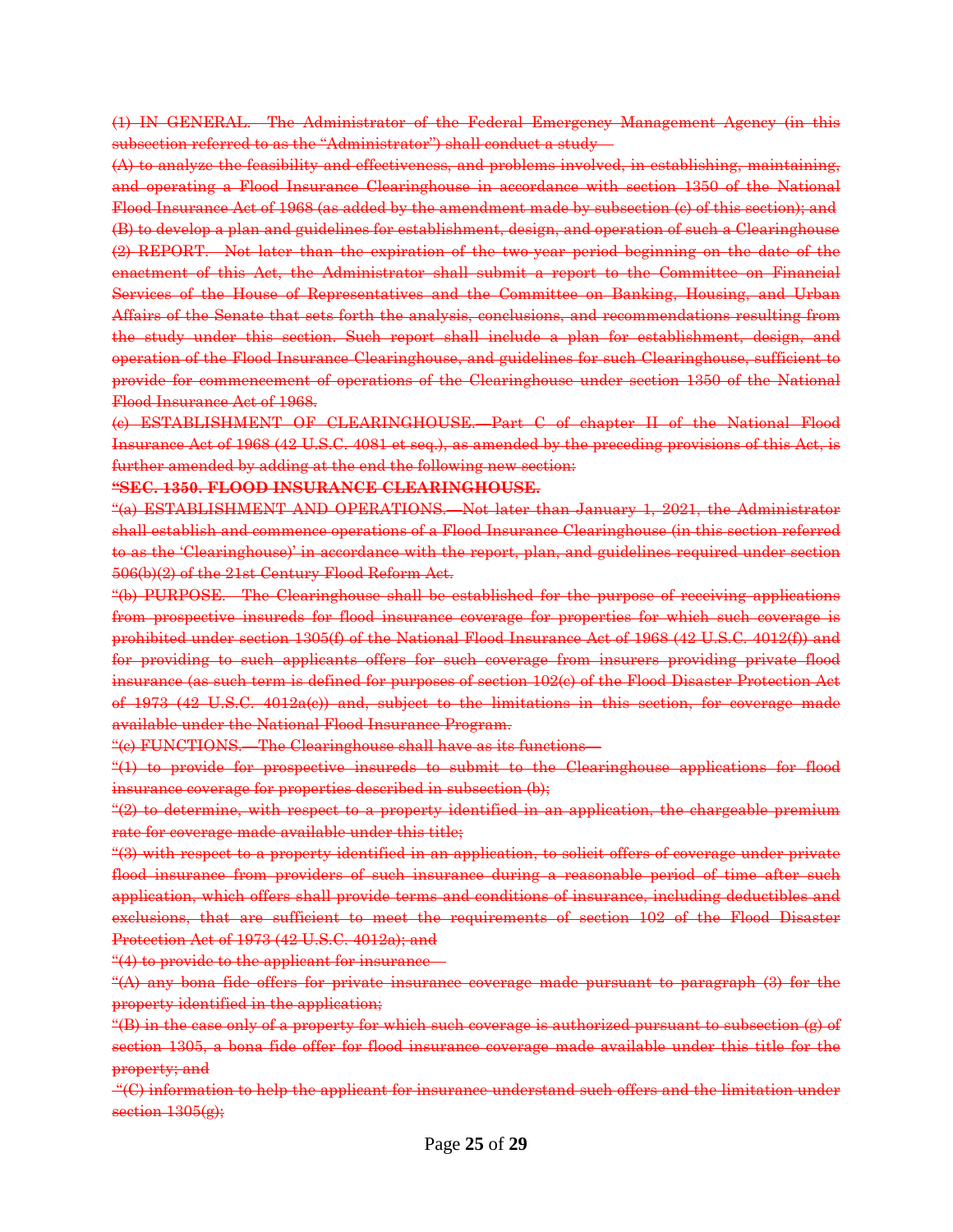''(d) MANAGEMENT AND OPERATION.—The Clearinghouse shall be managed and operated by a third party pursuant to a contract with the Administrator.

"(e) AGREEMENTS. The Administrator may enter into such agreement private flood insurance coverage as may be necessary for the Clearinghouse to carry functions.

"(f) FEES. The Clearinghouse may charge a fee to applicants to cover administrative Clearinghouse.

"(g) REPORTS. The Clearinghouse shall report periodically, as determined by the the Administrator regarding the operations and activities of the Clearinghouse.''.

## **SEC. 507. PAY FOR PERFORMANCE AND STREAMLINING COSTS AND REIMBURSEMENT.**

Section 1345 of the National Flood Insurance Act of 1968 (42 U.S.C. 4081), as amended by the preceding provisions of this Act, is further amended by adding at the end the following subsection:

''(g) WRITE YOUR OWN ALLOWANCE AND PROGRAM SAVINGS.—

''(1) ALLOWANCE RATE.—

''(A) LIMITATION.—The allowance paid to companies participating in the Write Your Own Program (as such term is defined in section 1370 (42 U.S.C. 4004)) with respect to a policy for flood insurance coverage made available under this title shall not be greater than 27.9 percent of the chargeable premium for such coverage.

''(B) INAPPLICABILITY.—Subparagraph (A) shall not apply to actual and necessary costs related to section 1312(a) (42 U.S.C, 4019(a)), or to payments deemed necessary by the Administrator.

''(C) IMPLEMENTATION.—The limitation in subparagraph (A) shall be imposed by equal reductions over the 3-year period beginning on the date of the enactment of this subsection. ''(2) PROGRAM SAVINGS.—

''(A) IMPLEMENTATION.—The Administrator, within three years of the date of the enactment of this Act, shall reduce the costs and unnecessary burdens for the companies participating in the Write Your Own program by at least half of the amount by which the limitation under paragraph (1)(A) reduced costs compared to the costs as of the date of the enactment of this subsection.

''(B) CONSIDERATION OF SAVINGS.—In meeting the requirement of subparagraph (A), the Administrator shall consider savings including—

''(i) indirect payments by the Administrator of premium;

"(ii) eliminating unnecessary communications requirements;

''(iii) reducing the frequency of National Flood Insurance Program changes;

''(iv) simplifying the flood rating system; and

''(v) other ways of streamlining the Program to reduce costs while maintaining customer service and distribution.''.

#### **SEC. 508. ENFORCEMENT OF MANDATORY PURCHASE REQUIREMENTS.**

(a) PENALTIES.—Paragraph (5) of section 102(f) of the Flood Disaster Protection Act of 1973 (42 U.S.C.  $4012a(f)(5)$ ) is amended by striking "\$2,000" and inserting "\$5,000".

(b) INSURED DEPOSITORY INSTITUTIONS.—Subparagraph (A) of section 10(i)(2) of the Federal Deposit Insurance Act  $(12 \text{ U.S.C. } 1820(i)(2)(A))$  is amended by striking "date of enactment of the Riegle Community Development and Regulatory Improvement Act of 1994 and biennially thereafter for the next 4 years'' and inserting ''date of enactment of the 21st Century Flood Reform Act and biennially thereafter''.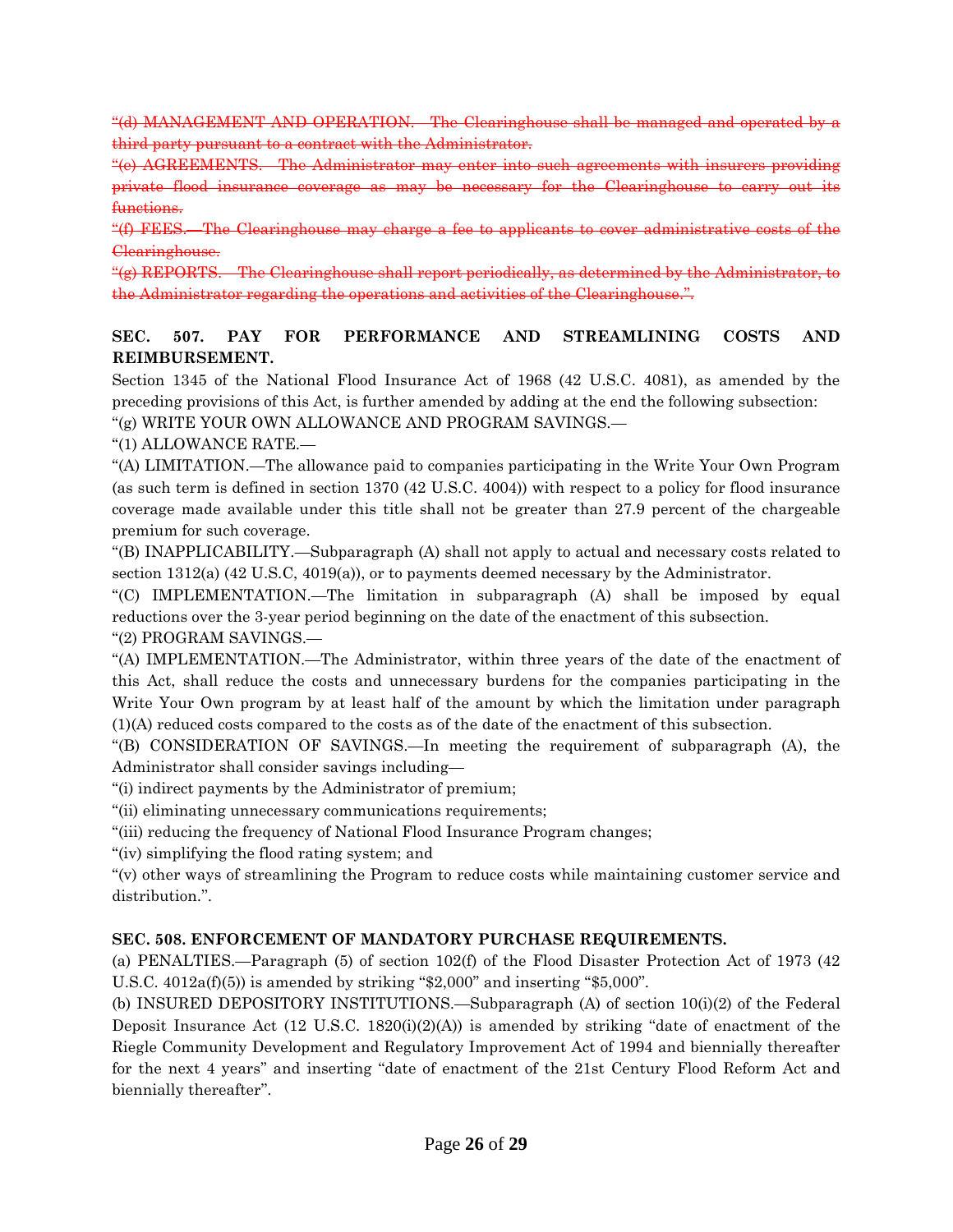(c) CREDIT UNIONS.—Subparagraph (A) of section 204(e)(2) of the Federal Credit Union Act (12 U.S.C. 1784 $(e)(2)(A)$  is amended by striking "date of enactment of the Riegle Community Development and Regulatory Improvement Act of 1994 and biennially thereafter for the next 4 years'' and inserting ''date of enactment of the 21st Century Flood Reform Act and annually thereafter''.

(d) GOVERNMENT-SPONSORED ENTERPRISES.—Paragraph (4) of section 1319B(a) of the Federal Housing Enterprises Financial Safety and Soundness Act of 1992 (12 U.S.C. 4521(a)(4)) is amended, in the matter after and below subparagraph (B), by striking "first, third, and fifth annual reports under this subsection required to be submitted after the expiration of the 1-year period beginning on the date of enactment of the Riegle Community Development and Regulatory Improvement Act of 1994'' and inserting ''first annual report under this subsection required to be submitted after the expiration of the 1-year period beginning on the date of enactment of the 21st Century Flood Reform Act and every such second annual report thereafter''.

(e) MANDATORY PURCHASE STUDY; GUIDELINES.—

(1) STUDY.—

(A) IN GENERAL.—The Comptroller General of the United States shall conduct a study of the implementation and efficacy of the requirements of section 102 of the Flood Disaster Protection Act of 1973 (42 U.S.C. 4012a). Such study shall at minimum consider the following questions:

(i) How effectively do Federal agencies, regulated lending institutions, and Federal entities for lending regulation implement the requirements of section 102 of the Flood Disaster Protection Act of 1973?

(ii) Does the current implementation of Flood Disaster Protection Act of 1973 align with the congressional findings and purposes described in section 2(b) of such Act (42 U.S.C. 4002)?

(iii) What, if any, unintended consequences have resulted from the requirements and implementation of section 102 of such Act?

(B) REPORT.—Not later than the expiration of the 18-month period beginning on the date of the enactment of this Act, the Comptroller General shall submit a report to the Committee on Financial Services of the House of Representatives and the Committee on Banking, Housing, and Urban Affairs of the Senate regarding the findings and conclusions of the study conducted pursuant to this paragraph.

(2) GUIDELINES.—The Federal entities for lending regulation (as such term is defined in section 3(a) of the Flood Disaster Protection Act of 1973 (42 U.S.C. 4003(a))), in consultation with the Administrator of the Federal Emergency Management Agency, shall jointly update and reissue the rescinded document of the Administrator entitled ''Mandatory Purchase of Flood Insurance Guidelines'' (lasted updated on October 29, 2014). The updated document shall incorporate recommendations made by the Comptroller General pursuant to paragraph (1) of this subsection.

## **SEC. 509. SATISFACTION OF MANDATORY PURCHASE REQUIREMENT IN STATES ALLOWING ALL-PERILS POLICIES.**

Section 102 of the Flood Disaster Protection Act of 1973 (42 U.S.C. 4012a) is amended—

(1) in subsection (a), by striking ''After'' and inserting ''Subject to subsection (i) of this section, after''; (2) in subsection (b)—

(A) in paragraph (1), by striking ''Each'' and inserting ''Subject to subsection (i) of this section, each'';

(B) in paragraph (2), by striking ''Each'' the first place such term appears and inserting ''Subject to subsection (i) of this section, A''; and

(C) in paragraph (3), by striking ''The'' the first place such term appears and inserting ''Subject to subsection (i) of this section, the'';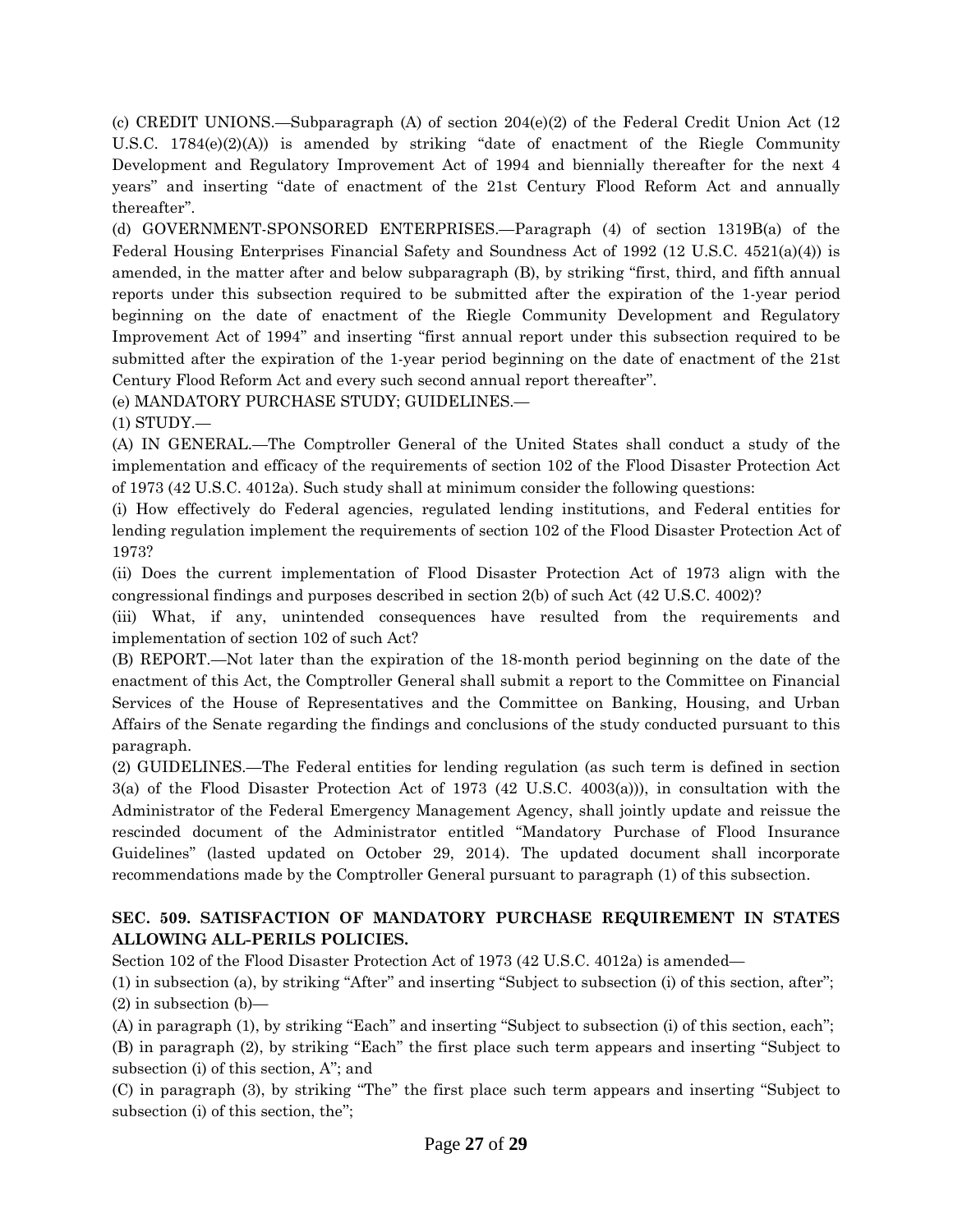(3) in subsection (e)(1), by striking "If" and inserting "Subject to subsection (i) of this section, if"; and (4) by adding at the end the following new subsection:

''(i) SATISFACTION OF MANDATORY PURCHASE REQUIREMENT IN STATES ALLOWING ALL-PERILS POLICIES.—

''(1) WAIVERS.—Section 102 shall not apply with respect to residential properties in any State that allows any property insurance coverage that covers 'all-perils' except specifically excluded perils that includes coverage for flood perils in an amount at least equal to the outstanding principal balance of the loan or the maximum limit of flood insurance coverage made available under this title with respect to such type of residential property, whichever is less.

''(2) DEFINITIONS, PROCEDURES, STANDARDS.—The Administrator may establish such definitions, procedures, and standards as the Administrator considers necessary for making determinations under paragraph (1).''.

## **SEC. 510. FLOOD INSURANCE PURCHASE REQUIREMENTS.**

Section 102 of the Flood Disaster Protection Act of 1973 (42 U.S.C. 4012a), as amended by the preceding provisions of this Act, is further amended—

(1) in subsection (c)(2)(A), by striking " $$5,000$  or less" and inserting the following:

''\$25,000 or less, except that such amount (as it may have been previously adjusted) shall be adjusted for inflation by the Administrator upon the expiration of the 5-year period beginning upon the enactment of the 21st Century Flood Reform Act and upon the expiration of each successive 5-year period thereafter, in accordance with an inflationary index selected by the Administrator''; and (2) by adding at the end the following new subsection:

''(j) FLOOD INSURANCE PURCHASE REQUIREMENTS.—Notwithstanding any other provision of law, a State or local government or private lender may require the purchase of flood insurance coverage for a structure that is located outside of an area having special flood hazards.''.

## **SEC. 511. CLARIFICATIONS; DEADLINE FOR APPROVAL OF CLAIMS.**

(a) RULES OF CONSTRUCTION.—Part C of chapter II of the National Flood Insurance Act of 1968 (42 U.S.C. 4081 et seq.), as amended by the preceding provisions of this Act, is further amended by adding at the end the following new section:

## **''SEC. 1351 1350. RULES OF CONSTRUCTION.**

''(a) DEFINITION.—For purposes of this part, the term 'knowingly' means having actual knowledge of or acting with deliberate ignorance of or reckless disregard for the prohibitions under this part.

''(b) ADMINISTRATIVE REMEDY.—A policyholder of a policy for flood insurance coverage made available under this title must exhaust all administrative remedies, including submission of disputed claims to appeal under any appeal process made available by the Administrator, prior to commencing legal action on any disputed claim under such a policy.''.

(b) DEADLINE FOR APPROVAL OF CLAIMS.—

(1) IN GENERAL.—Section 1312 of the National Flood Insurance Act of 1968 (42 U.S.C. 4019), as amended by the preceding provisions of this Act, is further amended—

(A) in subsection (a), by striking ''The Administrator'' and inserting ''Subject to other provisions of this section, the Administrator''; and (B) by adding at the end the following new subsection:

''(c) DEADLINE FOR APPROVAL OF CLAIMS.—

''(1) IN GENERAL.—The Administrator shall provide that, in the case of any claim for damage to or loss of property under flood insurance coverage made available under this title, an initial determination regarding approval of a claim for payment or disapproval of the claim be made, and notification of such determination be provided to the insured making such claim, not later than the